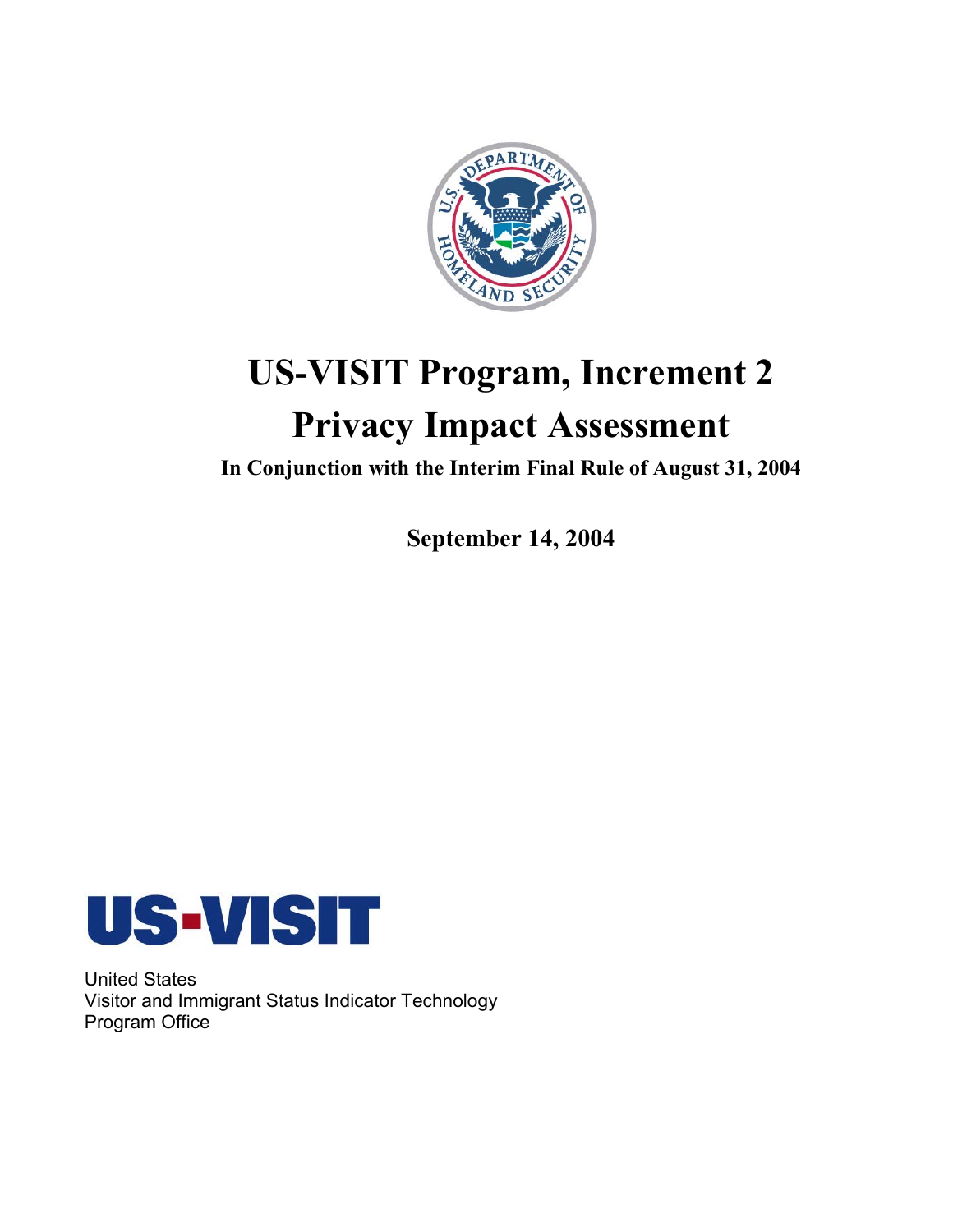# **US-VISIT Program, Increment 2 (Including VWP)**

# **Privacy Impact Assessment**

# **1. Introduction**

 $\overline{a}$ 

The United States Congress has directed the Executive Branch to establish an integrated entry and exit data system to accomplish the following<sup>1</sup>:

- 1. Record the entry into and exit out of the United States of covered individuals;
- 2. Verify the identity of covered individuals; and
- 3. Confirm compliance by covered individuals with the terms of their admission into the United States.

The Department of Homeland Security (DHS) is complying with this congressional mandate through the United States Visitor and Immigrant Status Indicator Technology (US-VISIT) Program.

The primary goals of US-VISIT are to:

- Enhance the security of our citizens and visitors;
- Facilitate legitimate travel and trade;
- Ensure the integrity of our immigration system; and
- Protect the privacy of our visitors.

The first phase of US-VISIT, referred to as Increment 1, captured entry and exit information about nonimmigrant visitors whose records are not subject to the Privacy Act. Rather than establishing an entirely new information system, DHS integrated and enhanced the capabilities of existing systems to capture this data. In an effort to make the program transparent, as well as to address any privacy concerns arising as a result of the program, DHS's Chief Privacy Officer directed that a Privacy Impact Assessment (PIA) be performed in accordance with the guidance issued by the Office of Management and Budget (OMB) on September 26, 2003, and that the PIA be updated as necessary to reflect future changes. This update of the initial PIA of January 4, 2003<sup>2</sup> is prompted by:

- 1. The inclusion of Visa Waiver Program (VWP) travelers in this entry and exit system;
- 2. The expansion of US-VISIT to the 50 busiest U.S. land border POEs; and

<sup>&</sup>lt;sup>1</sup> Congress enacted several statutory provisions concerning an entry/exit program, including provisions in: The Immigration and Naturalization Service Data Management Improvement Act of 2000 (DMIA), Public Law 106-215; The Visa Waiver Permanent Program Act of 2000 (VWPPA), Public Law 106-396; The U.S.A. PATRIOT Act, Public Law 107-56; and The Enhanced Border Security and Visa Entry Reform Act ("Border Security Act"), Public Law 107-173.

 2 The initial privacy impact assessment was published in the *Federal Register* of January 4, 2004, but was amended to correct a technical error (an incorrect telephone number) on January 16, 2004. See 68 FR 2608 (Jan. 16, 2004).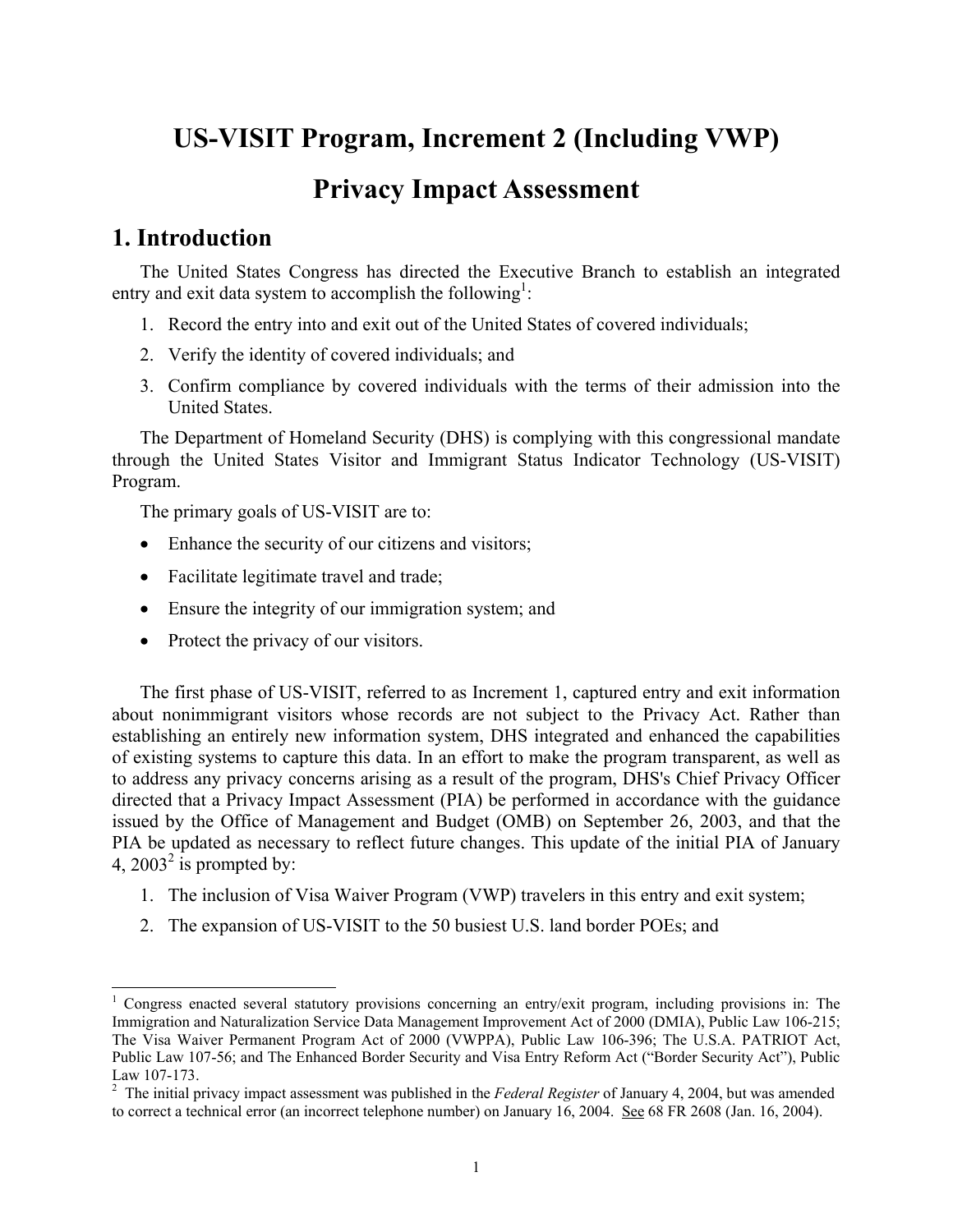3. Changes in the business processes used by DHS to share information with Federal law enforcement agencies.

The principal impact of these changes is expansion of the pool of individuals subject to US-VISIT requirements and processes, and changes in the means of access used by DHS to share information with other law enforcement agencies.

# **2. System Overview**

### • **What information is to be collected**

Individuals subject to the principal data collection requirements and processes (including biometric collection and watch list checks) of the US-VISIT Program are nonimmigrant visa holders and VWP entrants traveling through air, sea, and the 50 busiest U.S. land border POEs. In addition, US-VISIT supports validation of the U.S.-issued travel documents of immigrant and nonimmigrant visa holders. Collectively, these constitute US-VISIT "covered individuals." DHS regulations and related regulatory actions published in the *Federal Register* further describe coverage of the program. Recent *Federal Register* publications describing US-VISIT include:

• Department of Homeland Security; Implementation of the United States Visitor and Immigrant Status Indicator Technology Program ("US-VISIT"); Biometric Requirements, 69 FR 468 (January 5, 2004).

• Department of Homeland Security; United States Visitor and Immigrant Status Indicator Technology Program (''US–VISIT''); Authority to Collect Biometric Data From Additional Travelers and Expansion to the 50 Most Highly Trafficked Land Border Ports of Entry, 69 FR 53318 (August 31, 2004).

this information from travel documents and directly from covered individuals.) $^3$ The information to be collected from these individuals may include complete name, date of birth, gender, country of citizenship, passport number and country of issuance, country of residence, travel document type (e.g., visa), number, date and country of issuance, complete U.S. destination address, arrival and departure information, a digital photograph, and digital fingerprints. US-VISIT will capture and store this information using existing systems that record

### • **Why the information is being collected**

In numerous statutes, Congress has indicated that an entry/exit program must be put in place to verify the identity of covered individuals who enter or leave the United States. In keeping with this expression of congressional intent, and in furtherance of the mission of DHS, information is being collected about visitors to enhance national security while facilitating legitimate travel and trade. US-VISIT collects, maintains, and shares information in order to determine whether the individual:

• Should be prohibited from entering the U.S.;

 $\overline{a}$ 

[<sup>3</sup>](#page-3-0) Individuals may have biometric identifiers captured to compare against biometrics on USissued travel documents at the time of entry, but these identifiers are not stored and processed by US-VISIT.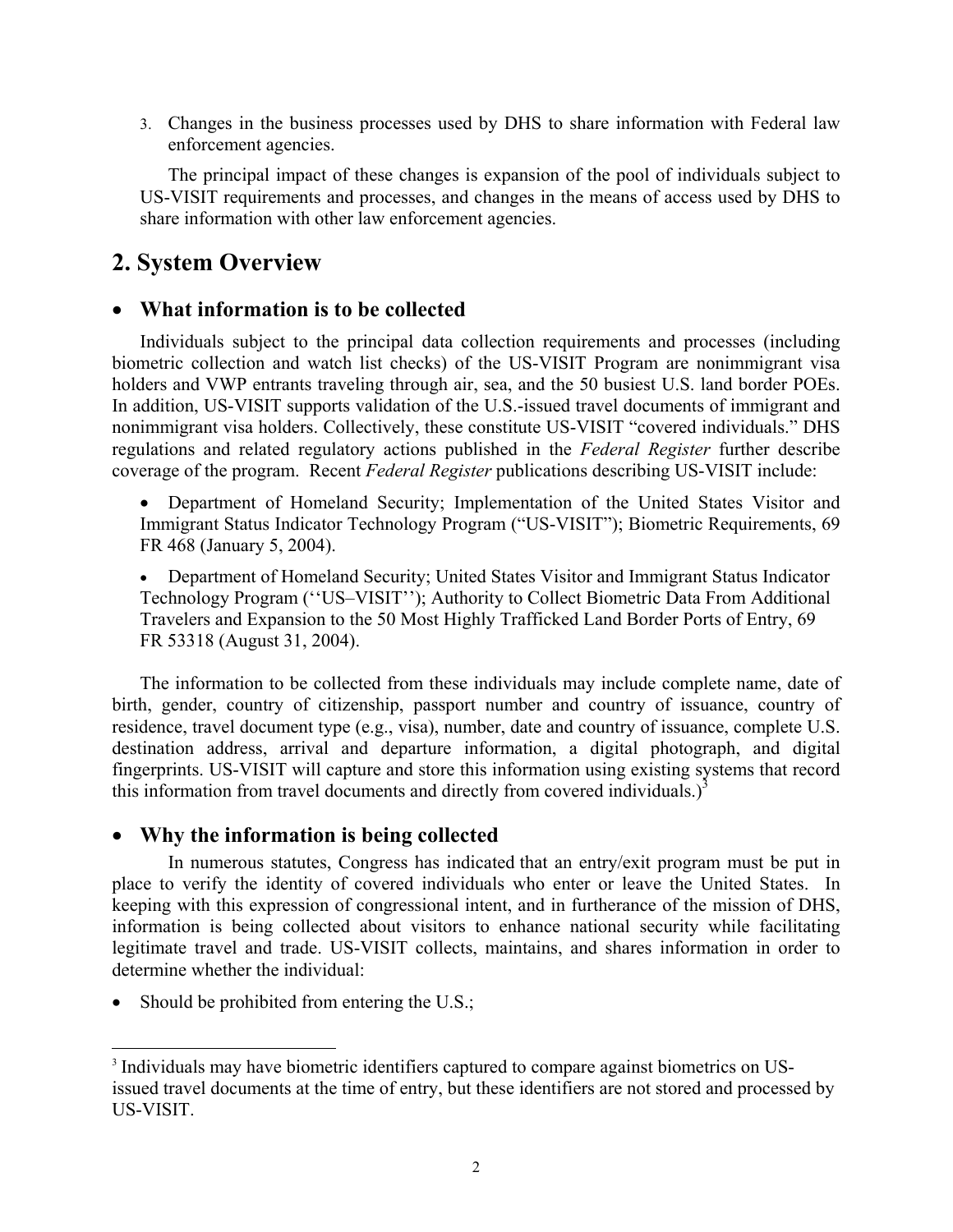- <span id="page-3-0"></span>• Can receive, extend, change, or adjust immigration status;
- Has overstayed or otherwise violated the terms of their admission;
- Should be apprehended or detained for law enforcement action; and
- Needs special protection/attention (e.g., Refugees).

### • **Opportunities individuals will have to decline to provide information or to consent to particular uses of the information and how individuals grant consent**

The admission into the United States of any covered individual—including VWP individuals—will be contingent upon submission of the information required by US-VISIT, including biometric identifiers. A covered individual who declines to provide required biometrics is inadmissible to the United States.<sup>4</sup> An individual who declines to provide required biometrics may withdraw his or her application for admission, or be subject to removal proceedings. DHS has instituted procedures to process and admit individuals who are physically unable to provide the required biometrics.

US-VISIT has its own Privacy Officer to ensure that the privacy of all visitors is respected and to respond to individual concerns which have been or may be raised about the collection of the required information. Extensive stakeholder outreach and information dissemination activities are taking place, which are reviewed and adjusted on an ongoing basis to ensure maximum effectiveness. Further, the DHS Chief Privacy Officer, who serves as the appellate review authority for all individual complaints and concerns about the program, will exercise comprehensive oversight of all phases of the program to ensure that privacy concerns are respected throughout implementation.

# **3. System Architecture**

 $\overline{a}$ 

US-VISIT Increment 1 accomplished its goals primarily through the integration and modification of the capabilities of three existing DHS systems:

- 1. The Arrival and Departure Information System  $(ADIS)^5$
- 2. The Passenger Processing Component of the Treasury Enforcement Communications System  $(T\bar{ECS})^6$

 $4$  An individual may apply for a discretionary waiver of inadmissibility under Section 212(d)(3) of the Immigration and Nationality Act, 8 U.S.C. 1182(d)(3).

<sup>&</sup>lt;sup>5</sup> System of Records Notice for Arrival and Departure Information System (ADIS), DHS/ICE-CBP-001, 68 FR 69412-69414 (December 2003).. 6

 FR 60809 (December 1998): 60809. As indicated in the US-VISIT Increment 1 Functional Requirements Document information." The two systems, and the process relevant to US-VISIT that they support, are (1) Interagency Border <sup>6</sup> System of Records Notice for Treasury Enforcement Communications System (TECS), TREASURY/CS.244, 63 (FRD), the Passenger Processing Component of TECS consists of two systems, where "system" is used in the sense of the E-Government Act, title 44, Chapter 35, section 3502 of U.S. Code; i.e., "a discrete set of information resources organized for the collection, processing, maintenance, use, sharing, dissemination, or disposition of Inspection System (IBIS) (including the Nonimmigrant visa (NIV) database), supporting the lookout process; and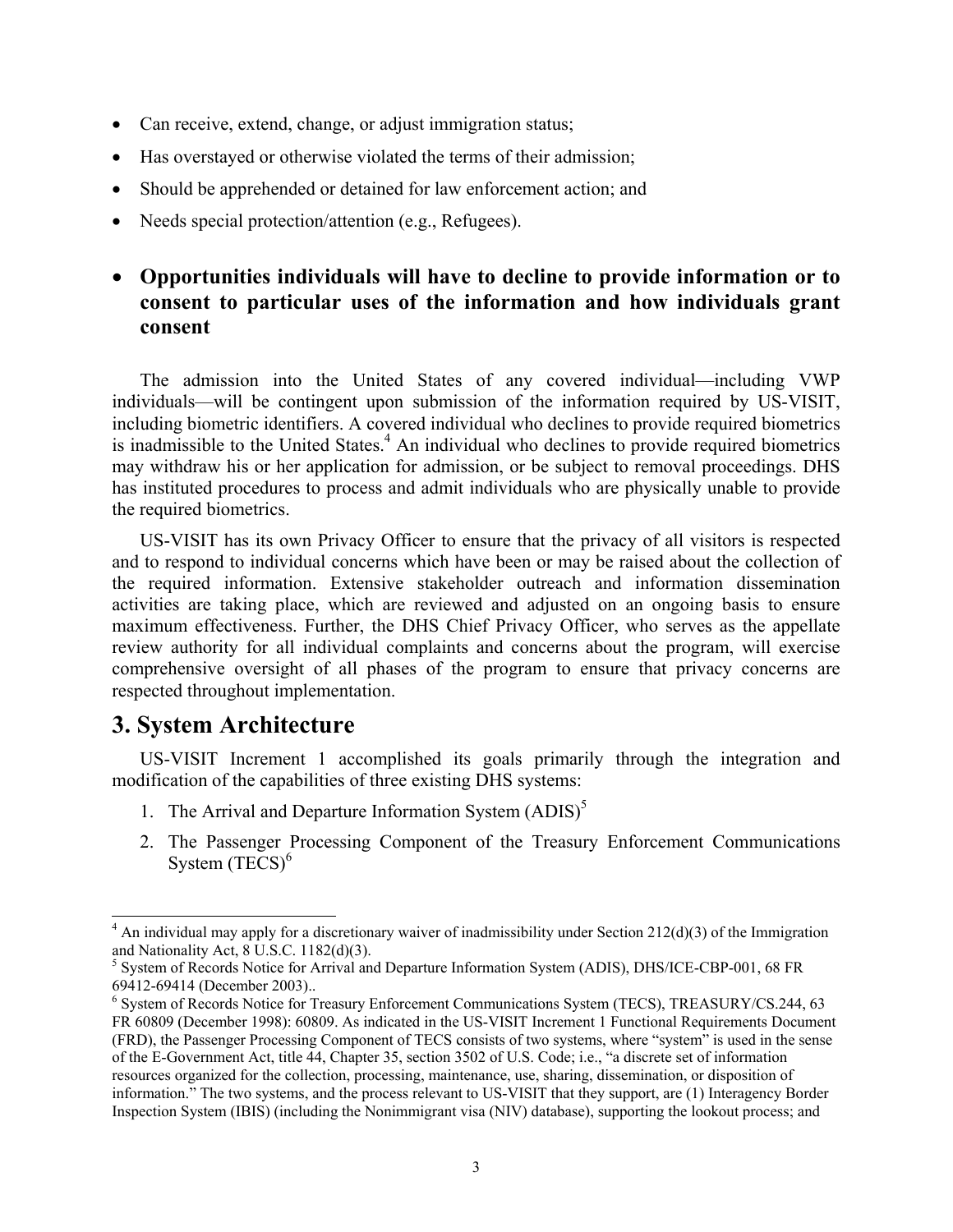3. The Automated Biometric Identification System (IDENT)<sup>7</sup>

Information System $^9$  (NIIS).<sup>10</sup> US-VISIT Increment 1 involved modification and extension of client software on POE workstations (which include other functionality that is not part of US-VISIT) and the development of departure devices to collect exit data. Under Increment 2, this POE workstation functionality will be extended to workstations at the relevant land border POEs along with the ability to print Arrival/Departure Record Form I-94<sup>8</sup> departure stubs based on captured data and to transfer that data to a non-US-VISIT component of TECS for forwarding to the Nonimmigrant

Workstations at all POEs will have the ability to perform biometric comparisons (stored photo vs. travel document photo vs. traveler) and document authentication on U.S. travel documents issued to non-citizens (visas in the case of US-VISIT). Several different approaches to departure devices for air and sea ports are currently being tested<sup>11</sup> and will be analyzed in a future PIA. This PIA considers departure devices only in general terms.

The changes to ADIS, TECS, and IDENT for Increment 1 included:

- 1. Modifications to TECS to give immigration inspectors the ability to display nonimmigrant-visa (NIV) data.
- 2. Modifications to the ADIS database to accommodate additional data fields, to interface with other systems, and to generate various types of reports based on the stored data.
- 3. Modifications to the IDENT database to capture biometrics at the primary POE and to facilitate identity verification.
- 4. Establishment of interfaces to facilitate the transfer of biometric information from IDENT to ADIS and from ADIS to TECS.
- 5. Establishment of other interfaces to facilitate transfer of changes or extensions in the status of individuals from two other databases—the Student and Exchange Visitor Information System (SEVIS) and the Computer Linked Application Information Management System (CLAIMS 3) to ADIS.

The changes to these systems for Increment 2 include:

 $\overline{a}$ 

1. Modification of existing workstations in the Passport Control areas of land POEs to capture biographic and biometric information.

<sup>(2)</sup> Advance Passenger Information System (APIS), supporting the entry/exit process by receiving airline passenger manifest information.

<sup>&</sup>lt;sup>7</sup> System of Records Notice for Enforcement Operational Immigration Records (ENFORCE/IDENT), DHS/ICE CBP-CIS-001,68 FR 69414-69417 (December 2003).

 $^8$  Form I-94 and its variants must be filled out by most foreign visitors to the U.S.  $^9$  System of Because Notice for Nonimmigrant Information System (NIIS). HISTI

 System of Records Notice for Nonimmigrant Information System (NIIS), JUSTICE/INS-036, 68 FR 5048-5049 (January 2003).

<sup>&</sup>lt;sup>10</sup> This supports a previously existing business process by providing more efficient data entry. Previously, all I-94 data was manually entered into NIIS and then replicated in a non-US-VISIT component of TECS. The information

entered at the POEs will flow into this component of TECS and be replicated in NIIS.<br><sup>11</sup> Department of Homeland Security; Border and Transportation Security; Notice to Aliens Included in the United States Visitor and Immigrant Status Indicator Technology System (US–VISIT), 69 FR 46556-46558 (August 3, 2004).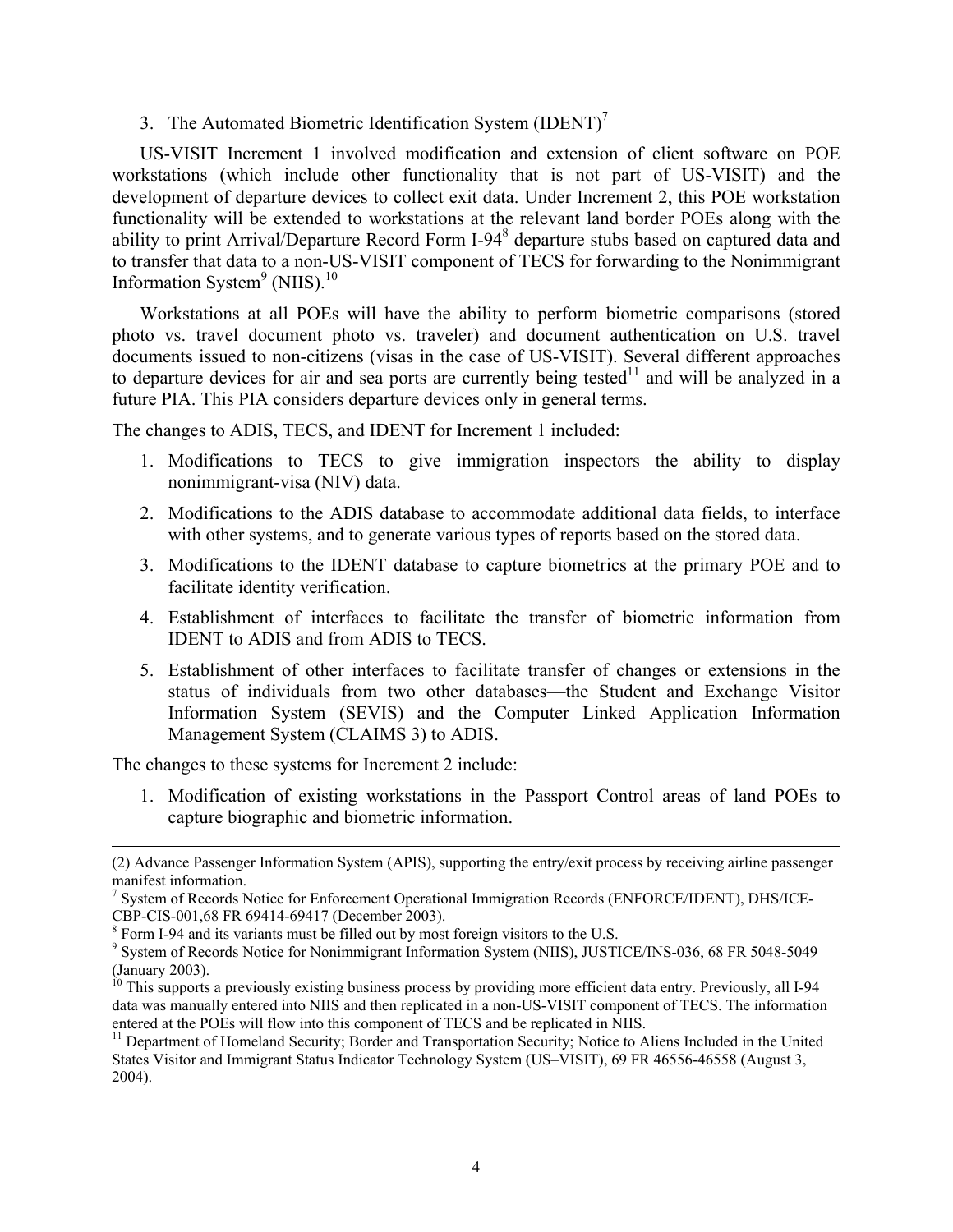- 2. Establishment of an interface between the land border POE workstations and a non-US-VISIT component of TECS to support forwarding of I-94 information to NIIS.
- 3. Changes in the business process DHS uses to share information with other Federal law enforcement agencies.

US-VISIT interfaces with other, non-DHS systems for relevant purposes, including watch list updates and checks. In particular, US-VISIT exchanges biographic and biometric information with the State Department's Consular Affairs Consolidated Database (CCD) as part of the visa application process (CCD does not retain any biometric information.)

As stated in the PIA for US-VISIT Increment I, which was published on the DHS website and in the Federal Register on January 4, 2004<sup>12</sup>, the US-VISIT program shares information with federal, state, local, tribal, and foreign law enforcement agencies. This information sharing enhances the ability of DHS and other law enforcement agencies to work more cooperatively and effectively in achieving their national security and law enforcement objectives. In order to enhance the effectiveness of the FBI's access of US-VISIT information, US-VISIT is modifying the method by which it shares information by providing the FBI with direct access. Memoranda of Understanding establishing limits on access, use, disclosure and disposition will be put in place to strictly govern these interfaces in order to minimize any privacy impacts.

 $\overline{\phantom{a}}$ 

 $12$  A technical correction was published on January 16, 2004.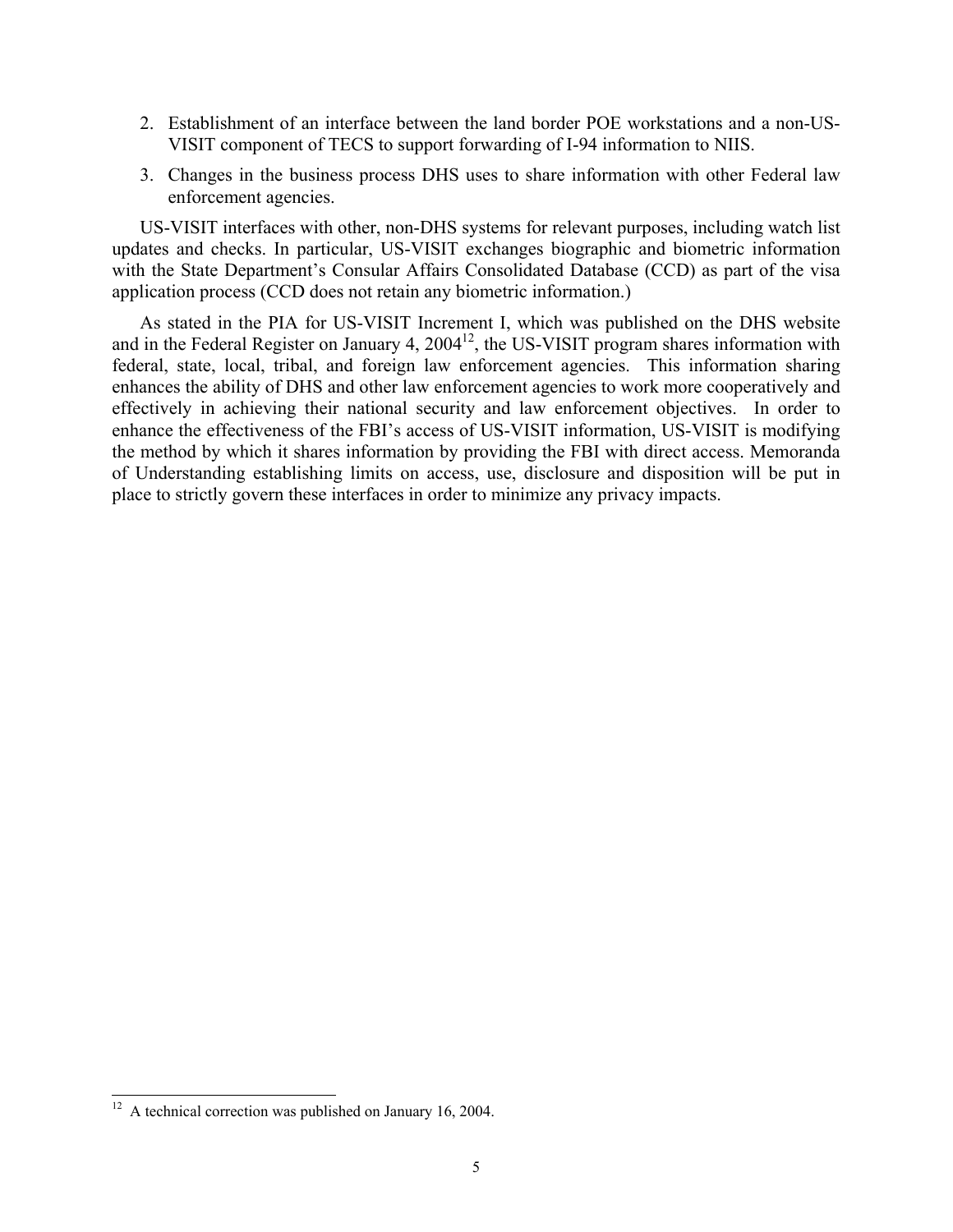The diagram below presents data flows in the context of the high-level system architecture. Note that the terms "pre-existing," "modified," and "new" are relative to US-VISIT Increment 1.



#### **Figure 1: US-VISIT Increment 2 Architecture**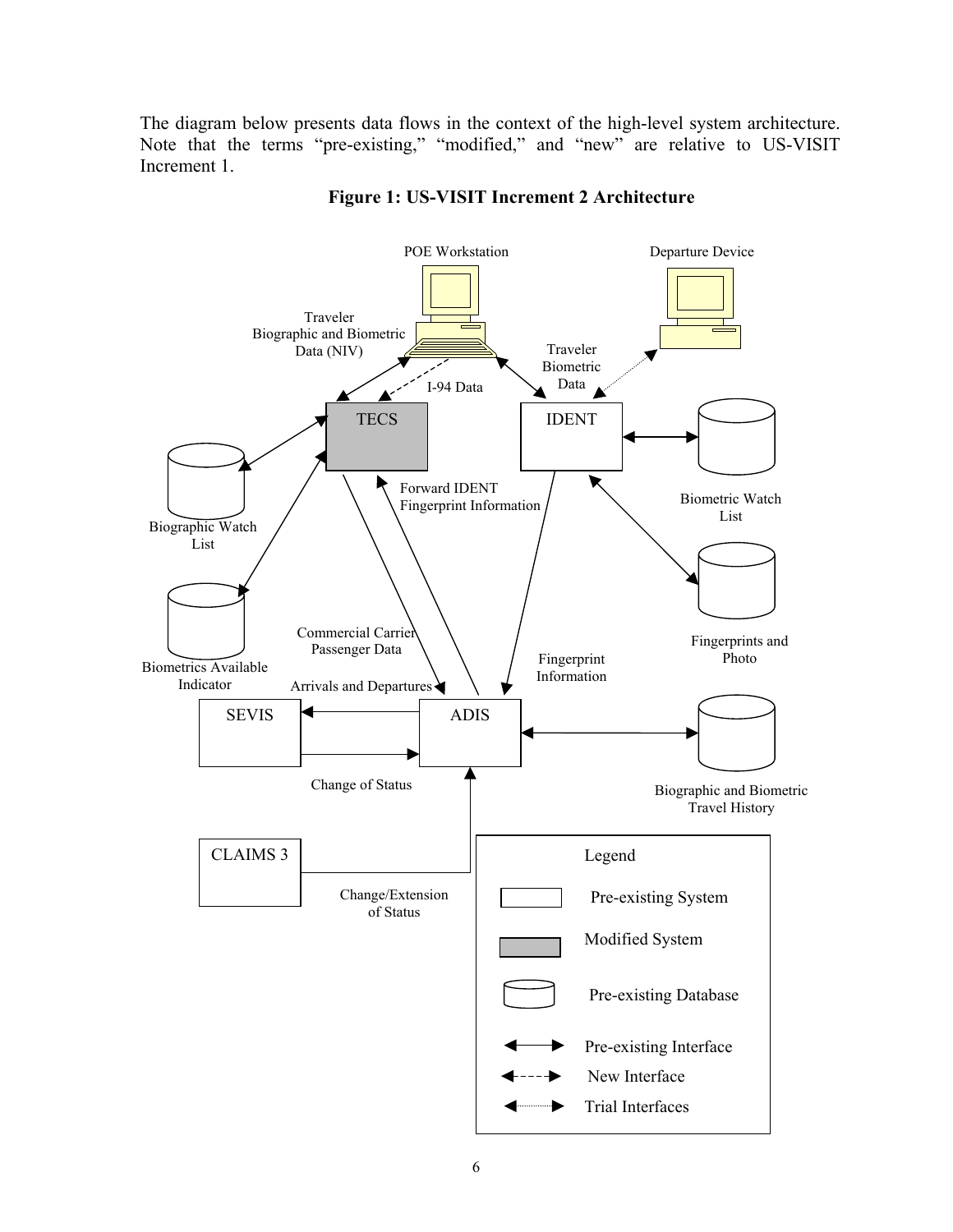#### • **Intended use of the information**

DHS uses the information collected and maintained by US-VISIT to carry out its national security, law enforcement, and immigration control functions. Through the enhancement and integration of existing database systems, DHS is able to ensure the entry of legitimate visitors, identify, investigate, apprehend and/or remove aliens unlawfully entering or present in the United States beyond the lawful limitations of their visit, and prevent the entry of inadmissible aliens. US-VISIT enables DHS to protect U.S. borders and national security through improved immigration control. US-VISIT will also help DHS prevent aliens from obtaining benefits to which they are not entitled. As announced previously, DHS also shares information obtained through US-VISIT with other federal, state, local, tribal, and foreign law enforcement partners to accomplish common goals.

### **4. Administrative Controls on Access to the Data**

#### • **With whom the information will be shared**

The personal information collected and maintained by US-VISIT is accessed by employees of DHS components—Customs and Border Protection (CBP), Immigration and Customs Enforcement (ICE), and United States Citizenship and Immigration Services (USCIS) – and the Department of State for immigration and border management purposes.

The information also is accessed by agents of the Federal Bureau of Investigation (FBI) for law enforcement purposes and may be shared with other law enforcement agencies at the federal, state, local, foreign, or tribal level, who, in accordance with their responsibilities, are lawfully engaged in collecting law enforcement intelligence information (whether civil or criminal) and/or investigating, prosecuting, enforcing, or implementing civil and/or criminal laws, related rules, regulations, or orders. The Privacy Act System of Records Notices (SORNs) for the existing systems on which US-VISIT draws provide notice as to the conditions of disclosure and routine uses for the information collected by US-VISIT. Any disclosure by DHS must be compatible with the purpose for which the information was collected. Any non-DHS agency granted access to this information will sign a Memorandum of Understanding that will govern protection and usage of the information.

#### • **How the information will be secured**

The US-VISIT Program secures information and the systems on which that information resides by complying with the requirements of the DHS Information Technology (IT) Security Program Handbook. This handbook establishes a comprehensive program to provide complete information security, including directives on roles and responsibilities, management policies, operational policies, and application rules, which are applied to component systems, communications between component systems, and at all interfaces between component systems and external systems. In addition, ADIS, TECS, and IDENT have been individually certified as satisfying the applicable security requirements of their legacy (pre-DHS) organizations and will undergo recertification as required by law and DHS policy.

One aspect of the DHS comprehensive program to provide information security involves the establishment of strict rules of behavior for each major application, including US-VISIT. These rules of behavior require all users to be adequately trained regarding the security of their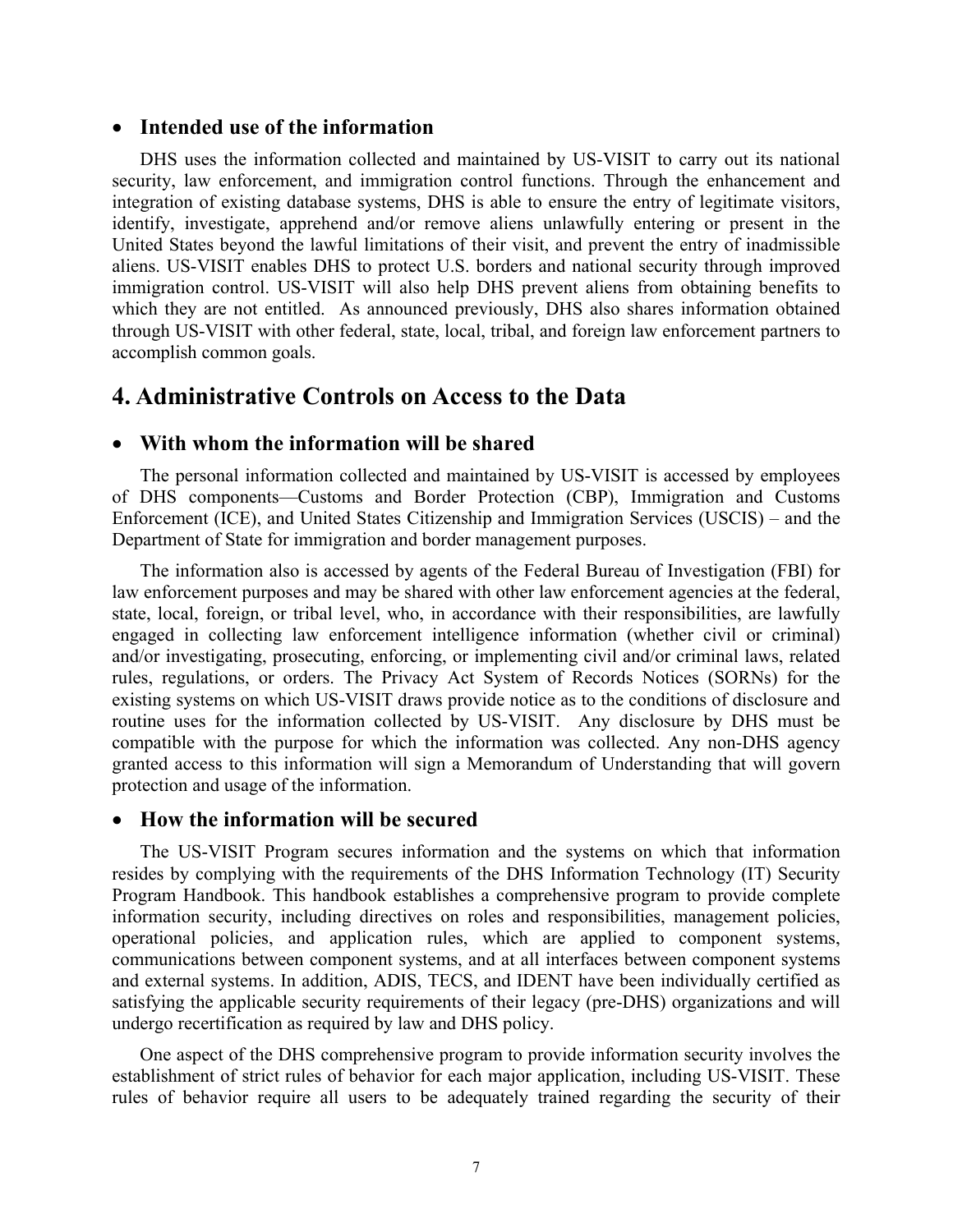systems. These rules also require a periodic assessment of physical, technical, and administrative controls to enhance data integrity and accountability. System users must sign statements acknowledging that they have been trained and understand the security aspects of their systems. In addition, the rules of behavior already in effect for each of the component systems on which US-VISIT draws will be applied to the program, adding an additional layer of security protection.

# **5. Information Life Cycle and Privacy Impacts**

The table below provides an overview of the privacy risks associated with US-VISIT and the types of mitigation measures that address those risks.

| <b>Type of Threat</b>           | <b>Description of Threat</b>               | <b>Type of Measures to Counter/Mitigate</b> |
|---------------------------------|--------------------------------------------|---------------------------------------------|
|                                 |                                            | <b>Threat</b>                               |
| Unintentional threats           | Unintentional threats include gaps in the  | These threats are addressed by a privacy    |
| from insiders <sup>13</sup>     | privacy policy; mistakes in information    | policy consistent with Fair Information     |
|                                 | system design, development, integration,   | Practices, laws, regulations, and OMB       |
|                                 | configuration, and operation; and errors   | guidance; (b) defining appropriate          |
|                                 | made by custodians (i.e., personnel of     | functional and interface requirements;      |
|                                 | organizations with custody of the          | developing, integrating, and configuring    |
|                                 | information). These threats can be         | the system in accordance with those         |
|                                 | physical (e.g., leaving documents in plain | requirements and best security practices;   |
|                                 | view) or electronic in nature. These       | and testing and validating the system       |
|                                 | threats can result in insiders being       | against those requirements; and (c)         |
|                                 | granted access to information for which    | providing clear operating instructions      |
|                                 | they are not authorized or not consistent  | and training to users and system            |
|                                 | with their responsibilities.               | administrators.                             |
| Intentional threat from         | Threat actions can be characterized as     | These threats are addressed by a            |
| insiders                        | improper use of authorized capabilities    | combination of technical safeguards         |
|                                 | (e.g., browsing, removing information      | (e.g., access control, auditing, and        |
|                                 | from trash) and circumvention of           | anomaly detection) and administrative       |
|                                 | controls to take unauthorized actions      | safeguards (e.g., procedures, training).    |
|                                 | (e.g., removing data from a workstation    |                                             |
|                                 | that has been not been shut off).          |                                             |
| Intentional and                 | Intentional:                               | These threats are addressed by technical    |
| unintentional threats           | Threat actions can be characterized        | safeguards (in particular, boundary         |
| from authorized                 | as improper use of authorized              | controls such as firewalls) and             |
| external entities <sup>14</sup> | capabilities (e.g., misuse of              | administrative safeguards in the form of    |
|                                 | information provided by US-VISIT)          | routine use agreements and memoranda        |
|                                 | and circumvention of controls to           | of understanding which require external     |
|                                 | take unauthorized actions (e.g.,           | entities (a) to conform with the rules of   |
|                                 | unauthorized access to systems).           | behavior and (b) to provide safeguards      |
|                                 | Unintentional:                             | consistent with, or more stringent than,    |
|                                 | Flaws in privacy policy definition;        | those of the system or program.             |
|                                 | mistakes in information system             |                                             |
|                                 | design, development, integration,          |                                             |
|                                 | configuration, and operation; and          |                                             |

**Table 1: Overview of Privacy Threats and Mitigation Measures** 

 $\overline{\phantom{a}}$ <sup>13</sup> Here, the term "insider" is intended to include individuals acting under the authority of the system owner or program manager. These include users, system administrators, maintenance personnel, and others authorized for physical access to system components.

<sup>&</sup>lt;sup>14</sup> These include individuals and systems that are not under the authority of the system owner or program manager, but are authorized to receive information from, provide information to, or interface electronically with the system.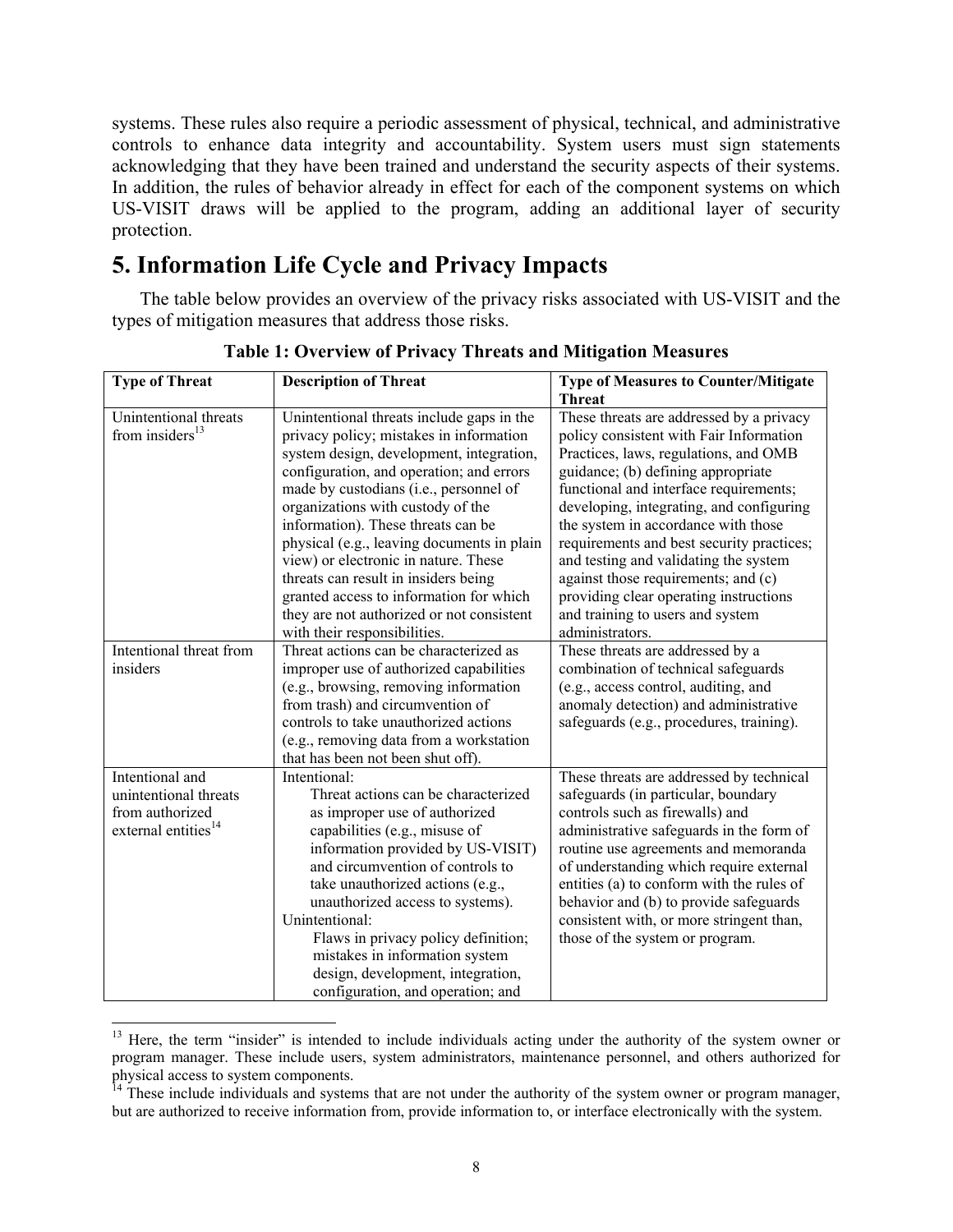|                                   | errors made by custodians                                                          |                                                                                      |
|-----------------------------------|------------------------------------------------------------------------------------|--------------------------------------------------------------------------------------|
|                                   |                                                                                    |                                                                                      |
|                                   |                                                                                    |                                                                                      |
|                                   |                                                                                    |                                                                                      |
|                                   |                                                                                    |                                                                                      |
|                                   |                                                                                    |                                                                                      |
|                                   |                                                                                    |                                                                                      |
|                                   |                                                                                    |                                                                                      |
|                                   |                                                                                    |                                                                                      |
| Intentional threats from          | Threat actions can be characterized by                                             | These threats are addressed by physical                                              |
| external unauthorized<br>entities | mechanism: physical attack (e.g., theft of<br>equipment), electronic attack (e.g., | safeguards, boundary controls at external<br>interfaces, technical safeguards (e.g., |
|                                   | hacking, interception of                                                           | identification and authentication,                                                   |
|                                   | communications), and personnel attack                                              | encrypted communications), and clear                                                 |
|                                   | (e.g., social engineering).                                                        | operating instructions and training for                                              |
|                                   |                                                                                    | users and system administrators.                                                     |

The following analysis is structured according to the information life cycle. For each lifecycle stage—collection, use and disclosure, processing, and retention and destruction—key issues are assessed, privacy risks identified, and mitigation measures discussed. Risks are related to fair information principles—notice/awareness, choice/consent, access/participation, integrity/security, and enforcement/redress—that form the basis of many statutes and codes.<sup>15</sup> US-VISIT has developed and is publishing its own set of privacy principles, which will be used for this analysis in all future PIAs.

#### • **Collection**

request correction of any inaccuracies at the time of departure—an additional integrity safeguard. US-VISIT collects, uses, and retains only the personal information necessary for its purposes. As a result of the Arrival/Departure Record Form I-94 data capture process, Increment 2 does collect data elements not already collected by US-VISIT, but only in support of an existing business process and system of records. All these data are transferred to a non-US-VISIT component of TECS that replicates the data in NIIS and forwards these data to NIIS. None of the I-94 data is used or retained by US-VISIT. This represents a minor change to an existing (non-US-VISIT) data collection process. Currently, Forms I-94, I-94W, and I-94T are completed by hand, collected, manually reviewed for legibility and accuracy, and sent to a data entry contractor for entry into NIIS. US-VISIT will streamline this process for Form I-94 at applicable land POEs by electronically capturing I-94 data. (The process for Forms I-94W and I-94T remains unchanged.) Moreover, the Form I-94 departure stub will be printed for issuance to the traveler as evidence of the terms of admission. This affords individuals at these POEs the opportunity to verify that their I-94 information was properly entered by the CBP official and to request correction of any inaccuracies at the time of departure—an additional integrity safeguard.<br><sup>15</sup> Notice/awareness involves being informed of an entity's information handling practices and requires limitation of

l collection, use, disclosure, and retention to that which is consistent with stated purposes. Choice/consent requires that, to the extent possible, options be provided regarding the collection and handling of personal information. Access/participation involves the ability to view and/or contest the data held about oneself. Integrity/security requires that steps be taken to ensure that personal information is both accurate and protected. Enforcement/redress involves compliance mechanisms.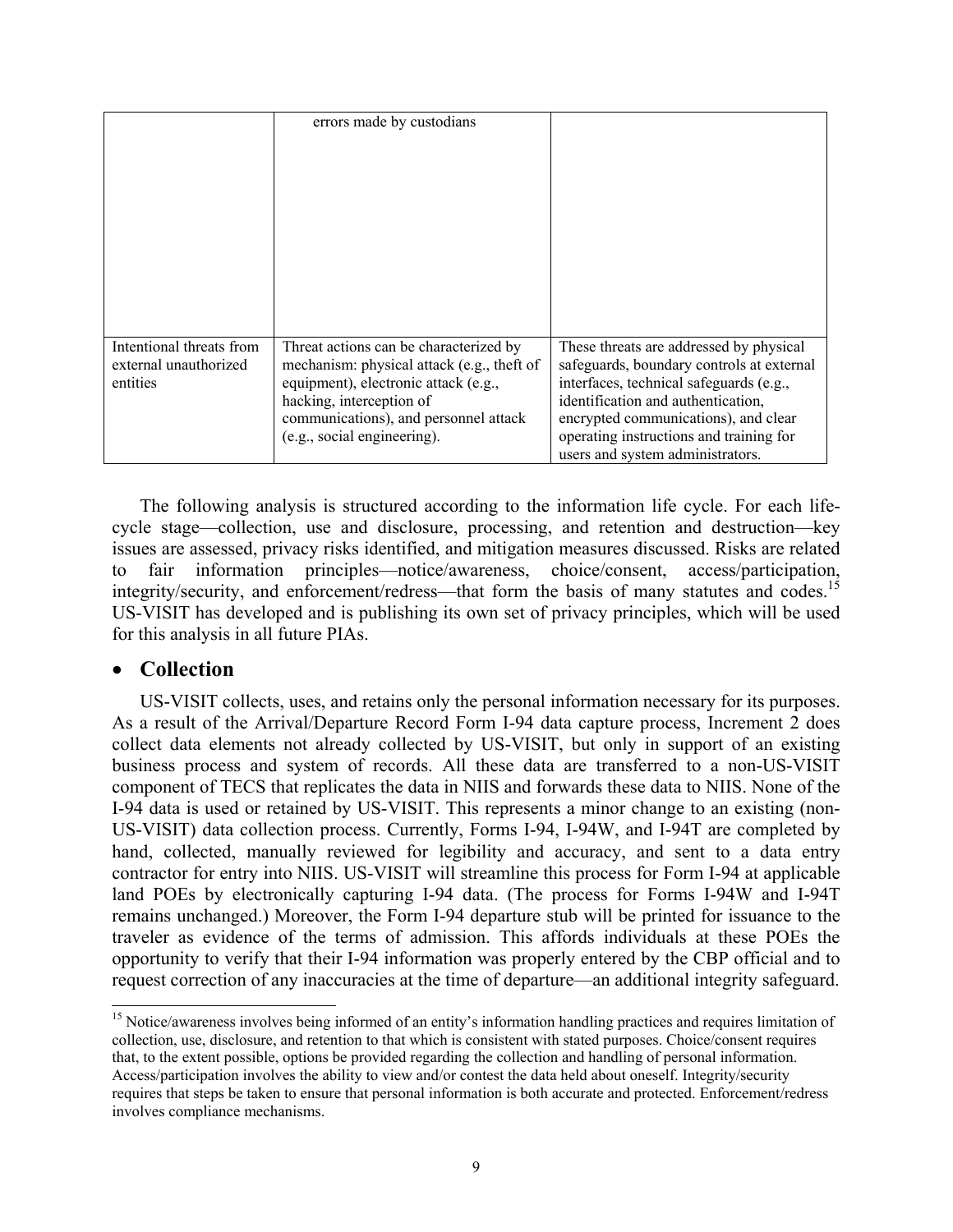Otherwise, the expansion of US-VISIT to land border POEs provides for the same data collection that Increment 1 implemented at air and sea POEs, with identical risks and mitigations. Similarly, the inclusion of VWP countries, while expanding the pool of covered individuals, does not qualitatively affect the risk analysis.<sup>16</sup> The biometric comparison and document authentication process to which immigrant visa holders (in addition to other covered individuals) may be subjected further expands the pool of covered individuals, but in a more limited fashion and, again, with no qualitative impact on the risk analysis.

While US-VISIT does not constitute a new system of records, it does expand the types of data held in its component systems. (The component SORNs were previously updated to reflect US-VISIT usage.) By definition this creates a general privacy risk. This risk is mitigated, however, by a privacy policy (available at http://www.dhs.gov/us-visit) supported and enforced by a comprehensive privacy program. This program includes a separate Privacy Officer for US-VISIT, mandatory privacy training for system operators, appropriate safeguards for data handling, and ongoing consultation with stakeholders and representative organizations. Additionally, US-VISIT will conduct periodic strategic reviews of the data to ensure that what is collected is limited fundamentally to that which is necessary for US-VISIT purposes.

#### • **Use and Disclosure**

The IDENT and TECS systems collect data that are used for purposes other than those identified by US-VISIT. This presents a potential notice risk. This risk is mitigated in several ways. First, US-VISIT isolates US-VISIT data from non US-VISIT data on component systems. US-VISIT transactions have a unique identifier to differentiate them from other TECS and IDENT transactions. This allows for improved oversight and audit capabilities to ensure that the data are being handled in a manner consistent with all applicable federal laws and regulations regarding privacy and data integrity. All users receive specific privacy and security training on the handling of this data, including any special restrictions on data use and/or disclosure such as those resulting from any applicable international agreements and special types of status (e.g., asylum applicants). Second, the IDENT and TECS systems have their own published SORNs, which explain permissible data uses for both US-VISIT and non-US-VISIT purposes. This too mitigates the risk of individuals not having received effective notice. Third, Memoranda of Understanding and of Agreement are being put into place with third parties (including other agencies, such as the FBI and the Department of State,) to address privacy protections and use limitations for US-VISIT data.

#### • **Processing**

 $\overline{\phantom{a}}$ 

The data flows, which occur over an encrypted network between US-VISIT component systems and/or applications, are limited and confined only to those transactions that are functionally necessary. Although much of the personal information going into ADIS from SEVIS and CLAIMS 3 is duplicative of data entering ADIS from TECS, this duplication is to ensure that changes in status received from SEVIS or CLAIMS 3 are associated with the correct individual, even in cases of data element mismatches (i.e., differing values for the same data element received from different sources). This mitigates the data integrity risk. A failure to match generates an exception report that prompts action to resolve the issue. This also mitigates

<sup>&</sup>lt;sup>16</sup> The air Passenger Name Record (PNR) data covered by a data-sharing agreement between the U.S. and the European Union are not used by US-VISIT.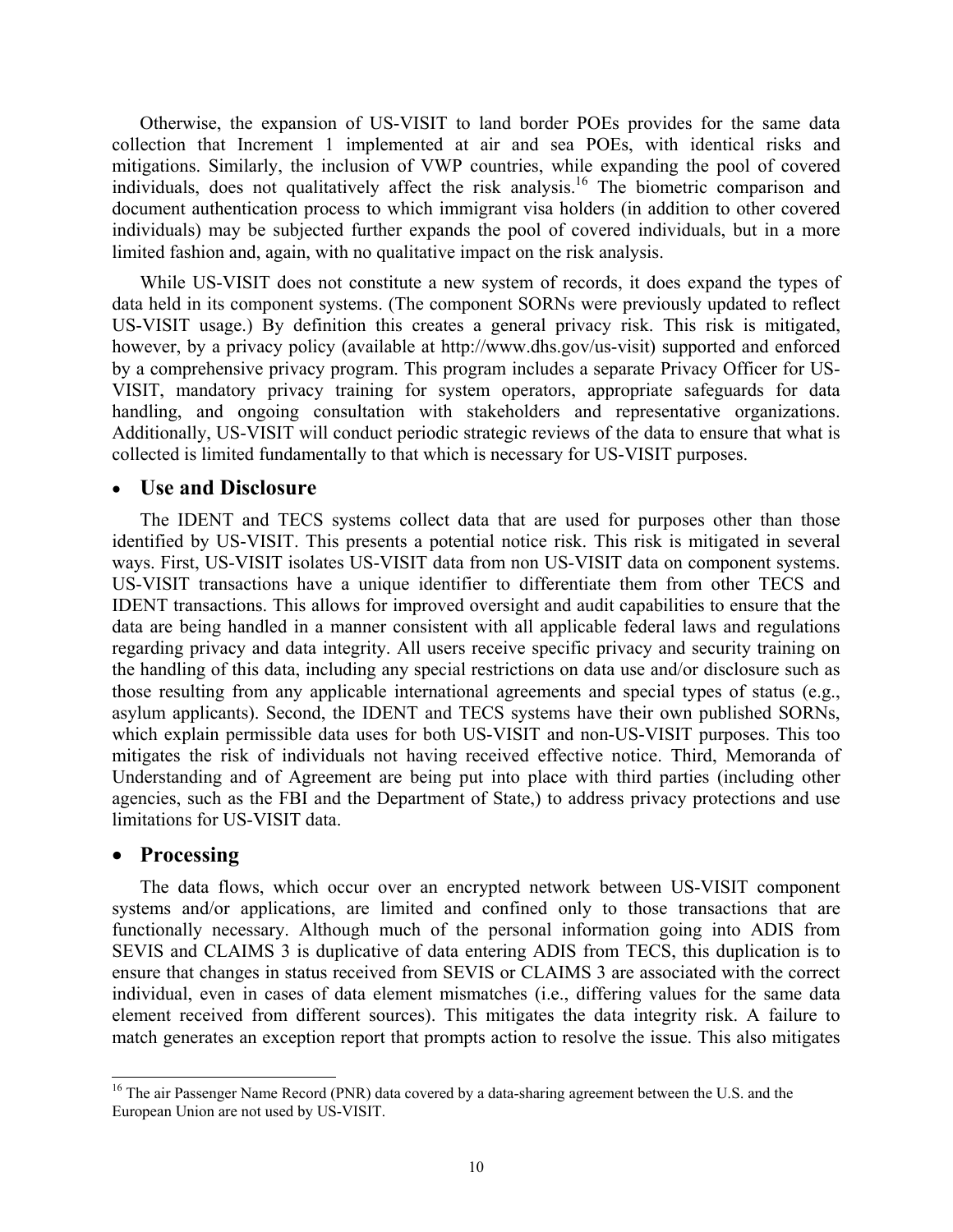integrity risk by guarding against incorrect enforcement actions resulting from lost immigration status changes. (The data flows from SEVIS and CLAIMS 3 principally support changes in status.)

On the other hand, if a match is made, but there are some data element mismatches, no report is generated identifying the relevant records and data elements (one or more of which must have inaccurate or improper values) and no corrective action is taken. This is due to the resources that would be required to investigate all such events. This integrity risk again creates a possibility of incorrect enforcement actions if the match was made in error as a result of the data element mismatches. However, this aspect of the integrity risk is mitigated by subjecting all status changes that would result in enforcement actions to manual analysis and verification. A quality assurance process is also being used to identify any problem trends in the matching process (e.g. compounded errors) and implement risk mitigation as needed (e.g., special checks targeted at specific data elements exhibiting a statistically significant tendency to cause matching errors).

Matching errors are also a potential issue at POEs. The matching errors and the integrity risk they constitute can be of two main types: 1) watch list false positive (where an individual is incorrectly matched to someone on a watch list) and 2) incorrect 1:1 verification mismatch (where a false discrepancy is detected between an individual and their own records). POE mismatch rates to date appear to be consistently low for erroneous watch list hits (a cumulative rate of less than 0.1%). Both types of risk are substantially mitigated by on-the-spot manual verification and clearance (taking an average of around 3 minutes for watch list false positives) combined with the US-VISIT redress policy.

US-VISIT has implemented a three-stage process to facilitate the amendment or correction by individuals of data that are not accurate, relevant, timely, or complete. The full US-VISIT redress policy, including request form, is available at http://www.dhs.gov/us-visit. The US-VISIT Privacy Officer has set a goal of processing redress requests within 20 business days. US-VISIT will refine this process on an ongoing basis through systematic consideration of specific scenarios, including expedited removal.

#### • **Retention and Destruction**

The policies of individual component systems, as stated in their SORNs, govern the retention of personal information collected by US-VISIT. Because the component systems were created at different times for varied purposes, there are inconsistencies across the SORNs with respect to data retention policies. There is also some duplication in the types of data collected by each system. These inconsistencies and duplication result in some heightened degree of integrity/security, access, and/or redress risk as personal information could disappear from one or more component systems while persisting in others. In order to most appropriately and effectively mitigate these risks, a comprehensive assessment of retention requirements is currently being conducted. When complete, this assessment will be used to establish a uniform retention policy for personal information collected by US-VISIT. It includes consideration of any applicable international agreements or special types of status, as described above, as well as consideration of issues related to retention of personal data for individuals who are covered by US-VISIT and later become either legal permanent residents or U.S. citizens. Additional mitigation is provided on a case-by-case basis by the US-VISIT redress process, which will complement the uniform retention policy that is under development.

US-VISIT stores fingerprint images, both in the IDENT database and temporarily on some POE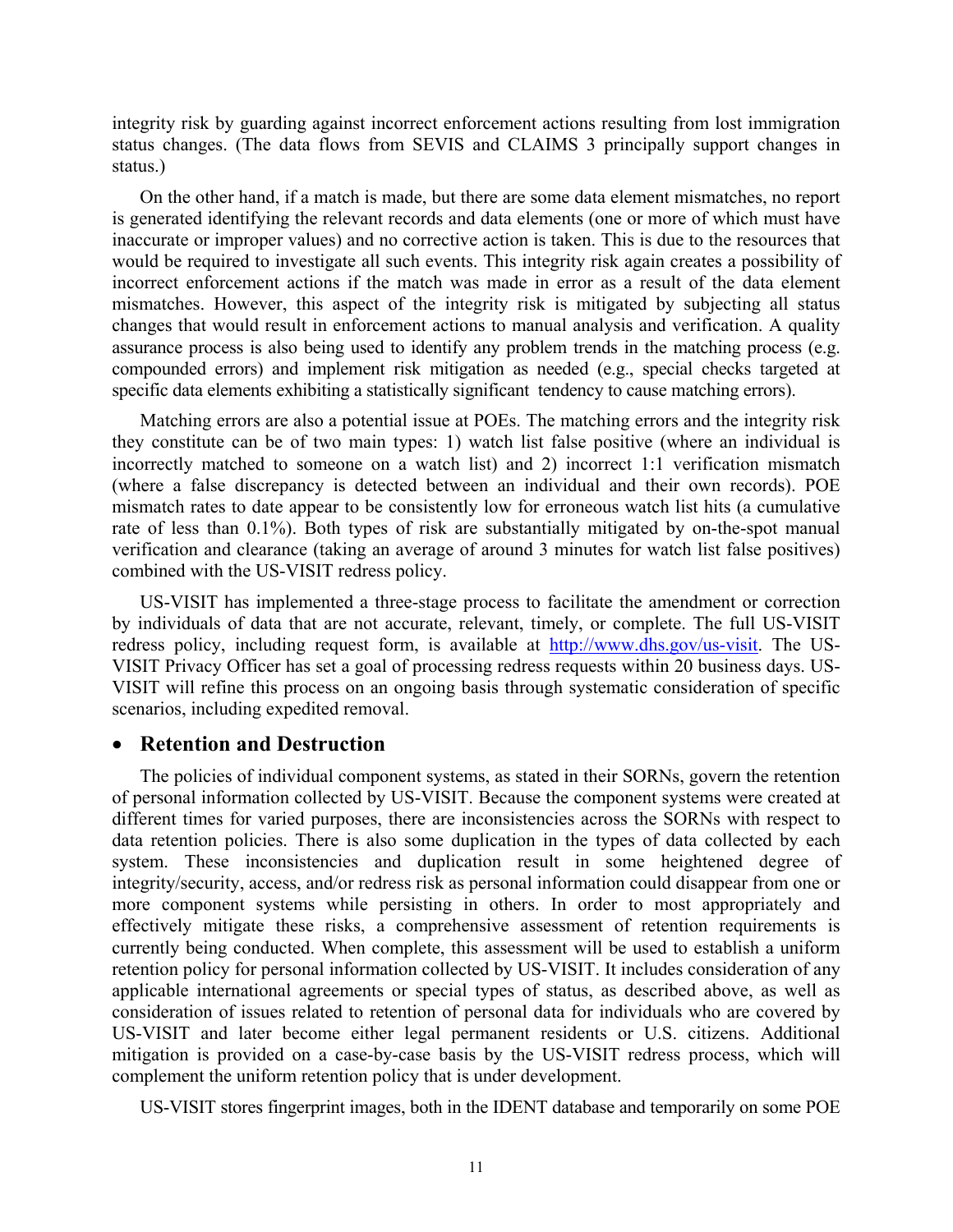workstations before transferring them to IDENT. These images are sensitive, and their storage could present a security as well as a privacy risk. Because retention of fingerprint images is functionally necessary so that manual comparison of fingerprints can be performed to verify biometric watch list matches, appropriate mitigation strategies are utilized, including physical and logical access controls on the POE workstations and on the IDENT system.

# **6. Design Choices (including whether a new system of records is being created)**

Legislation both before and after the events of September 11, 2001, led to the development of the US-VISIT Program. The program was originally intended by Congress to address concerns with visa overstays, the number of illegal foreign nationals in the country, and overall border security issues. After September 11, 2001, terrorism-related concerns added urgency to development and deployment of this Program. Requirements for the program, including the implementation of an integrated and interoperable border and immigration management system, are embedded in various provisions of: The Illegal Immigration Reform and Immigrant Responsibility Act of 1996 (IIRIRA), Public Law 104-208; The Immigration and Naturalization Service Data Management Improvement Act of 2000 (DMIA), Public Law 106-215; The Visa Waiver Permanent Program Act of 2000 (VWPPA), Public Law 106-396; The U.S.A. PATRIOT Act, Public Law 107-56; and The Enhanced Border Security and Visa Entry Reform Act ("Border Security Act"), Public Law 107-173. As a result, many of the characteristics of US-VISIT were pre-determined. These characteristics include, among others:

- Use of a National Institute of Standards and Technology (NIST) biometric standard for identifying foreign nationals;
- Use of biometric identifiers in travel and entry documents issued to foreign nationals, and the ability to read such documents at U.S. POEs;
- Integration of arrival/departure data on foreign nationals, including commercial carrier passenger manifests; and
- Integration with other law enforcement and security systems.

These and other requirements substantially constrained the high-level design choices available to the US-VISIT Program. A major choice for the program concerned whether to develop an entirely or largely new system or to build upon existing systems. Given the legislatively imposed deadline of December 31, 2003, for establishing an initial operating capability, along with the various integration requirements, the program opted to leverage existing systems—IDENT, ADIS, and the Passenger Processing Component of TECS.

As a result of this choice for Increment 1, DHS determined that a new system of records would not be created. US-VISIT Increment 1 integrated and enhanced the capabilities of existing systems; it did not create a new system of records outside of the records that exist on other systems. (These systems have been modified to support US-VISIT functionality—as described in Section 3—and their SORNs have been revised accordingly.) Although Increment 2 has not altered this assessment, US-VISIT is studying whether creation of a unique system of records would enhance privacy protections.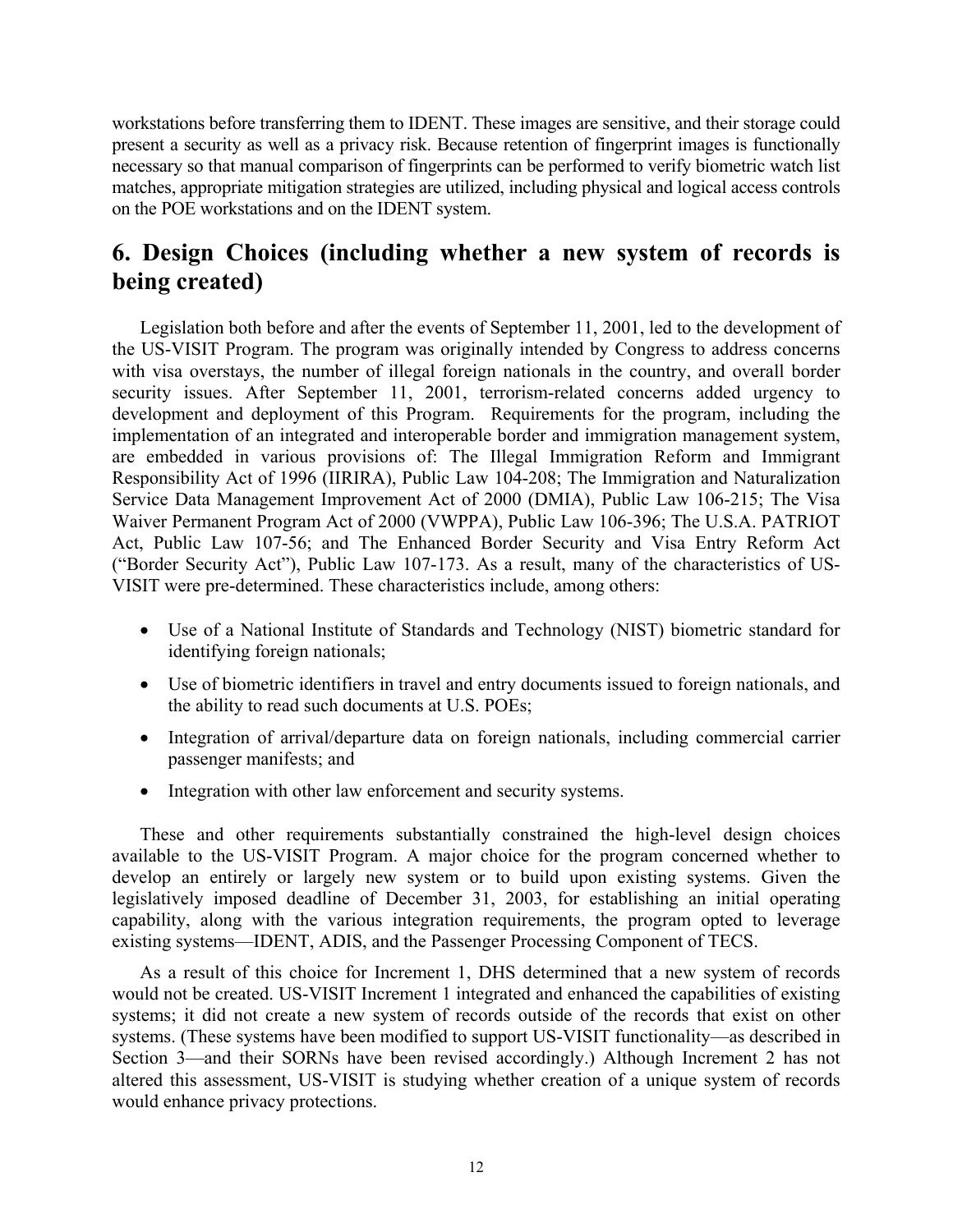# **7. Summary and Conclusions**

In order to assess the privacy risks of US-VISIT effectively and accurately, and because the program represents a new business process, the initial PIA was carried out and performed in accordance with OMB guidelines. In the process of conducting the PIA for Increment 1, DHS identified the need to: (1) update the SORNs of the ADIS and IDENT systems to accurately reflect US-VISIT requirements and usage, which has been accomplished, and (2) examine the privacy and security aspects of the existing SORNs and implement on an ongoing basis any necessary additional strategies to ensure the privacy and security of US-VISIT data. Under Increment 2, the coverage of US-VISIT is expanded to include additional categories of visitors, additional ports of entry, and changed business processes by which information is shared outside DHS. These changes have been made in ways that ensure strong privacy controls and oversight.

Based on these analyses, it can be concluded that

- Most of the high-level design choices for US-VISIT were statutorily pre-determined;
- US-VISIT creates a pool of individuals whose personal information is at risk (covered individuals), which Increment 2 expands; but
- US-VISIT mitigates specific privacy risks and Increment 2 does not create a need for new mitigations; and
- US-VISIT through its Privacy Officer and in collaboration with the DHS Chief Privacy Officer will continue to track, assess, and address privacy issues throughout the life of the US-VISIT Program.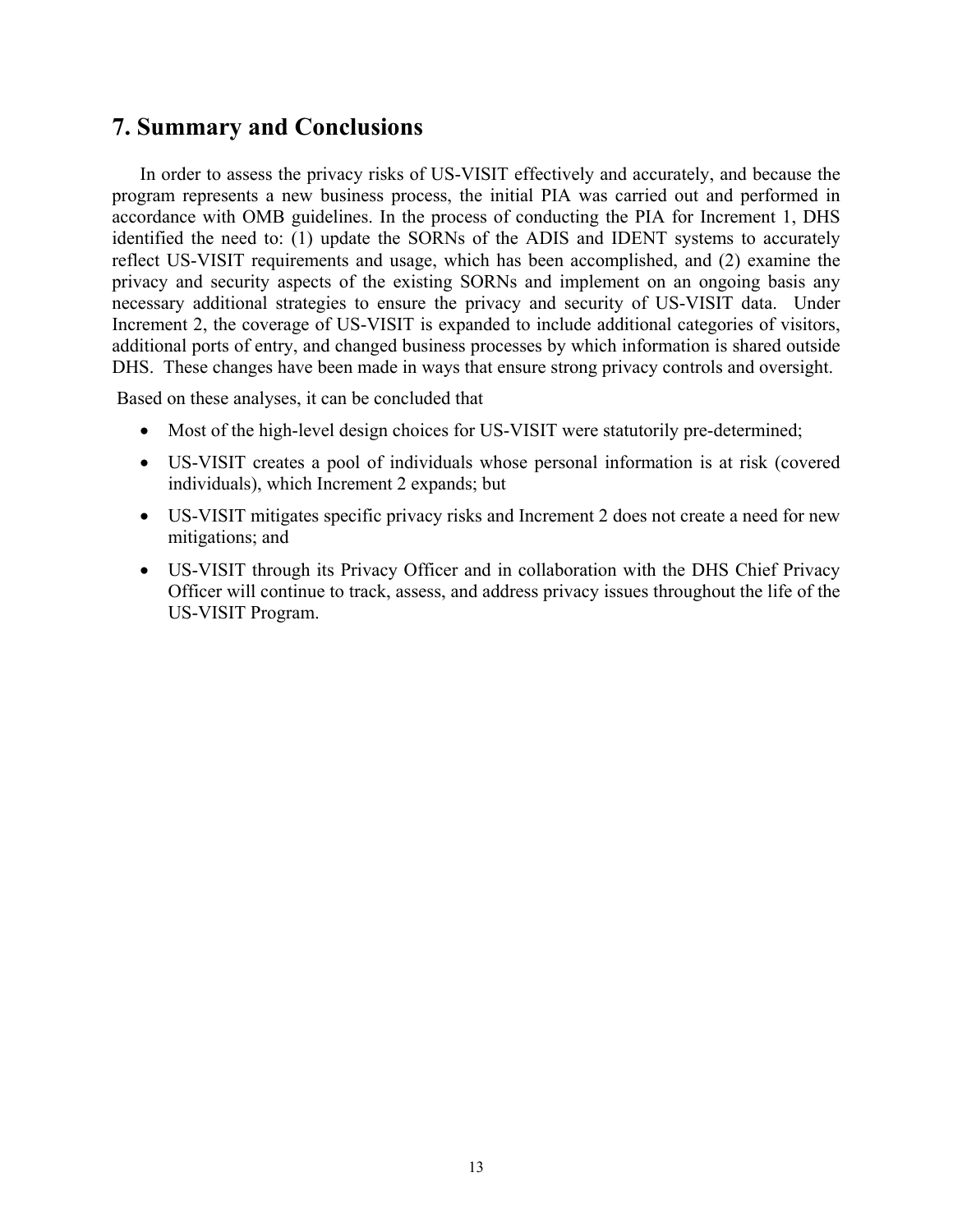# **Appendix A: List of References**

### **1 Statutory Authorities**

### **1.1 Statutory Authorities for Protection of Information and of Information Systems**

5 U.S.C. § 552, Freedom of Information Act (FOIA) of 1966, As Amended By Public Law No. 104-231, 110 Stat. 3048

5 U.S.C. § 552a, Privacy Act of 1974, As Amended

Public Law 100-503, Computer Matching and Privacy Act of 1988

Public Law 107-347, E-Government Act of 2002, Section 208, Privacy Provisions, and Title III, Information Security (Federal Information Systems Management Act (FISMA))

### **1.2 Statutory Authorities for US-VISIT**

Public Law 104-208, Illegal Immigration Reform and Immigrant Responsibility Act of 1996

Public Law 106-215, The Immigration and Naturalization Service Data Management Improvement Act of 2000 (DMIA)

Public Law 106-396, The Visa Waiver Permanent Program Act of 2000 (VWPPA)

Public Law 107-56, The U.S.A. PATRIOT Act

Public Law 107-173, Enhanced Border Security and Visa Entry Reform Act of 2002 ("Border Security Act")

### **2 US-VISIT and Component Systems Documentation**

Arrival Departure Information System Data Elements Document (Sensitive but Unclassified) (Draft), November 10, 2003.

Consolidated Functional Requirements Document, US-VISIT, Increment 1, Information Technology Program Management Support, Draft, August 28, 2003.

Consolidated Interface Control Document, US-VISIT, Increment 1, Draft, August 28, 2003.

Department of Homeland Security; Border and Transportation Security; Notice to Aliens Included in the United States Visitor and Immigrant Status Indicator Technology System (US– VISIT), 69 FR 46556 (August 3, 2004).

Department of Homeland Security; Implementation of the United States Visitor and Immigrant Status Indicator Technology Program ("US-VISIT"); Biometric Requirements, 69 FR 468 (January 5, 2004).

Department of Homeland Security; United States Visitor and Immigrant Status Indicator Technology Program (''US–VISIT''); Authority to Collect Biometric Data From Additional Travelers and Expansion to the 50 Most Highly Trafficked Land Border Ports of Entry, 69 FR 53318 (August 31, 2004).

DHS/ICE Baseline Security Requirements for Automated Information Systems, July 18, 2003.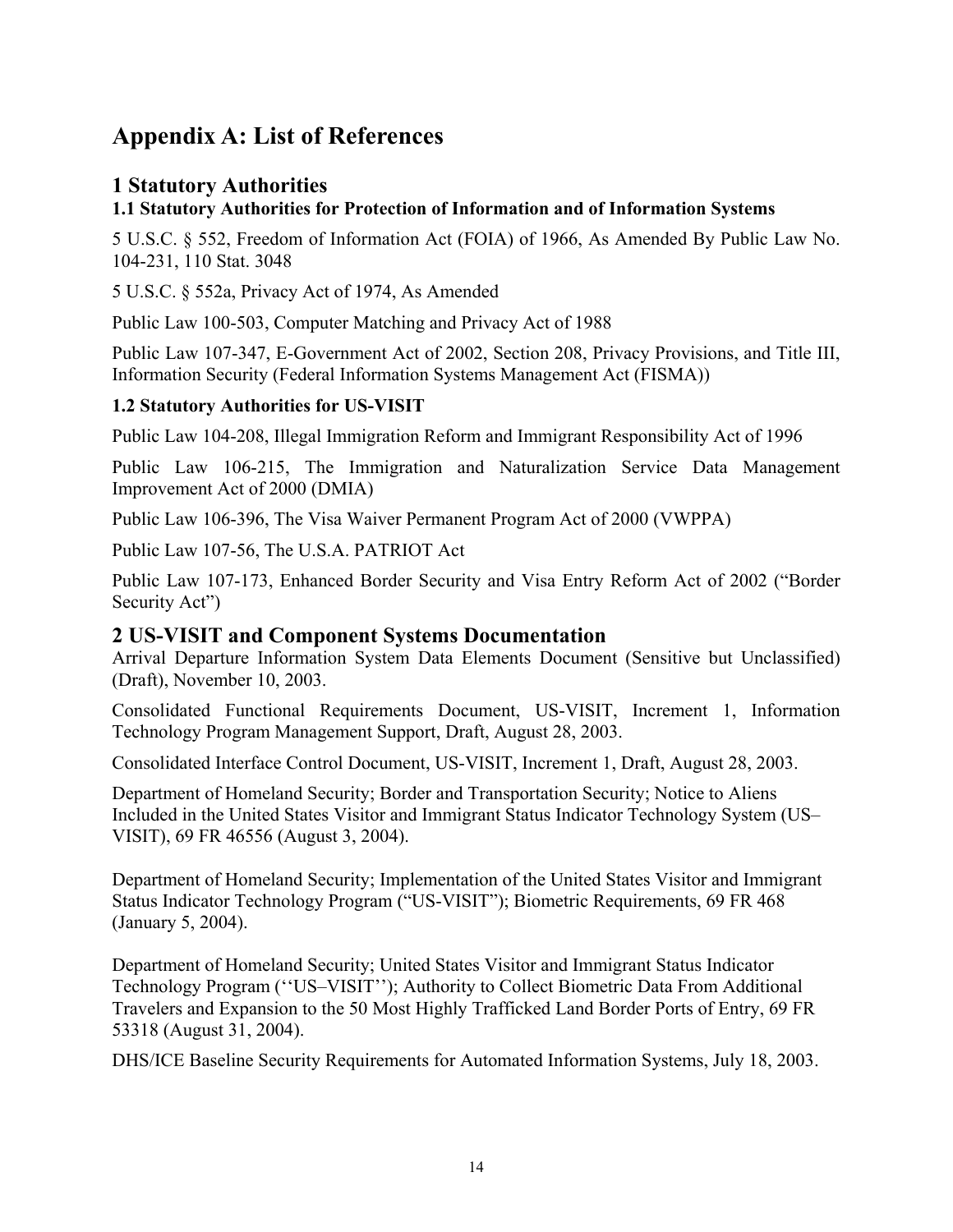DoS – Department of Homeland Security Visa Applicant – US-VISIT/IDENT Lookup Interface Control Document, Version 1.0, Department of State, October 31, 2003.

ICE Security Requirements, printed October 30, 2003.

Increment 2A Business Requirements, Version 3.0, US-VISIT, undated.

Increment 2B Business Requirements, Version 0.5, US-VISIT, undated.

Increment 2B Concept of Operations, Version 2.2, US-VISIT, April 29, 2004.

Interagency Border Inspection System (IBIS) Security Features User Guide, Official Use Only, October 2, 2003.

IT Security Program Handbook, Version 1.3, Sensitive Systems, Department of Homeland Security, ID-4300A, June 20, 2003.

Security Evaluation Report (SER) for the Automated Biometric Identification System (IDENT), SMI-0039-SID-214-RG-40391, March 10, 2003.

Security Evaluation Report (SER) for the Visa Waiver Permanent Program Act Support System Arrival Departure Information System (VWPPASS/ADIS), SMI-0039-SI-214-DTR-50446, October 8, 2003.

System of Records Notice for Arrival and Departure Information System (ADIS), DHS/ICE-CBP-001, 68 FR 69412 (December 2003).

System of Records Notice for Enforcement Operational Immigration Records (ENFORCE/IDENT), DHS/ICE-CBP-CIS-001, 68 FR 69414 (December 12, 2003).

System of Records Notice for Nonimmigrant Information System (NIIS), JUSTICE/INS-036, 68 FR 5048 (January 31, 2003).

System of Records Notice for Treasury Enforcement Communications System (TECS), TREASURY/CS.244, 63 FR 69865 (December 17, 1998).

Treasury Enforcement Communications System (TECS) Functional Security Requirements Document, United States Customs Service, February 20, 2003.

The United States Visitor and Immigrant Status Indicator Technology (US-VISIT) Program Increment 1 Concept of Operations: Process Flows and Operational Scenarios, Draft, July 15, 2003.

US-VISIT Increment 2A Proposal, US-VISIT, April 11, 2004.

US-VISIT Information Brochure, undated.

US-VISIT Privacy Policy, November, 2003.

US-VISIT Program Overview (DHS briefing), undated.

US-VISIT Q&As: Background Information, Draft REV, October 17, 2003.

US-VISIT Redress Policy, April 15, 2004.

### **3 Related Guidance and Supporting Documentation**

Federal Trade Commission, Privacy Online: A Report to Congress, June, 1998.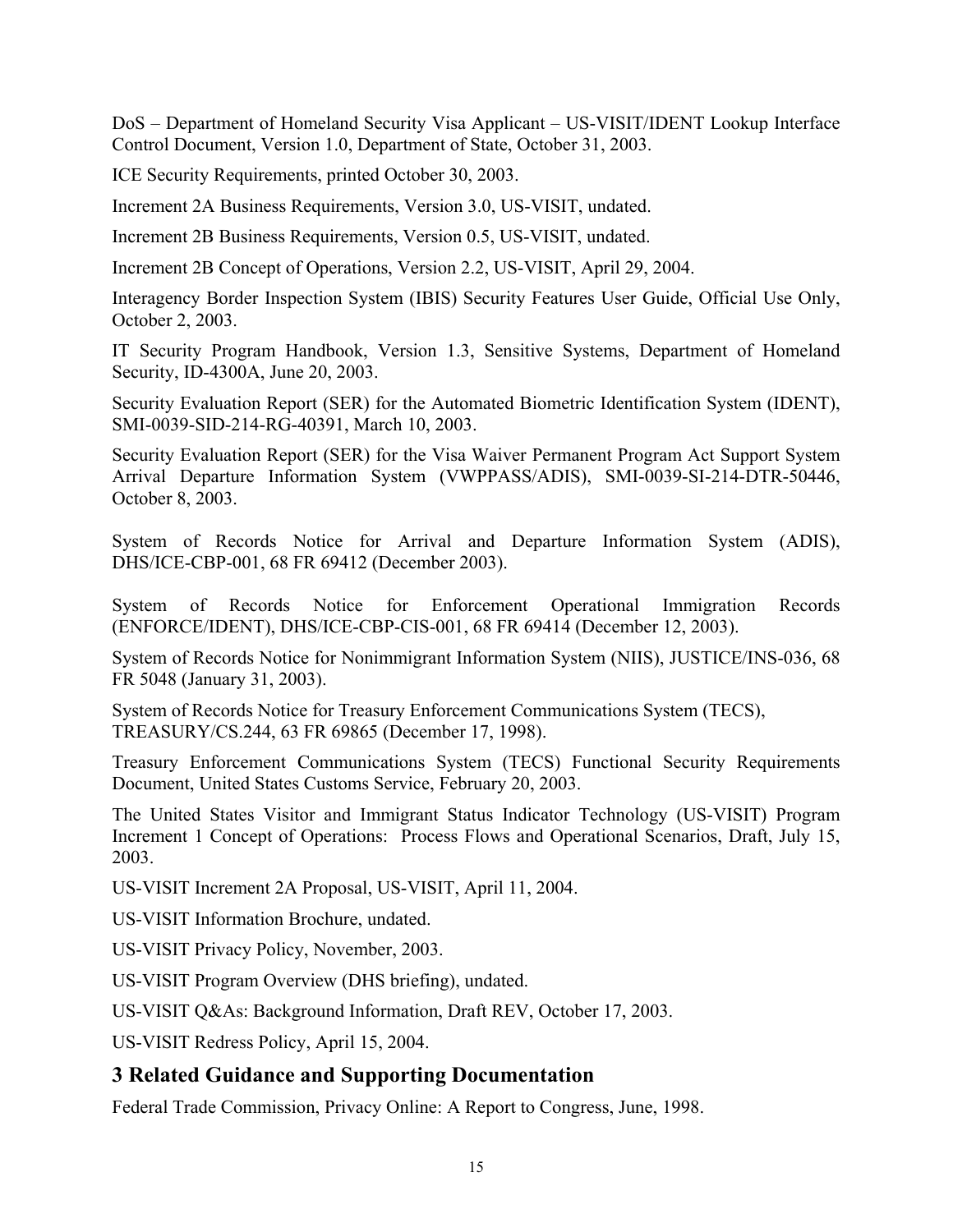OMB Guidance for Implementing the Privacy Provisions of the E-Government Act of 2002, Memorandum M-03-22, September 26, 2003.

Risk Management Guide for Information Technology Systems, NIST Special Publication 800-30, January 2002.

Roles for the National Institute of Standards and Technology (NIST) in Accelerating the Development of Critical Biometric Consensus Standards for US Homeland Security and the Prevention of ID Theft, NIST, March 11, 2003.

Transfer of Air Passenger Name Record (PNR) Data: A Global EU Approach, Commission of the European Communities, December 16, 2003.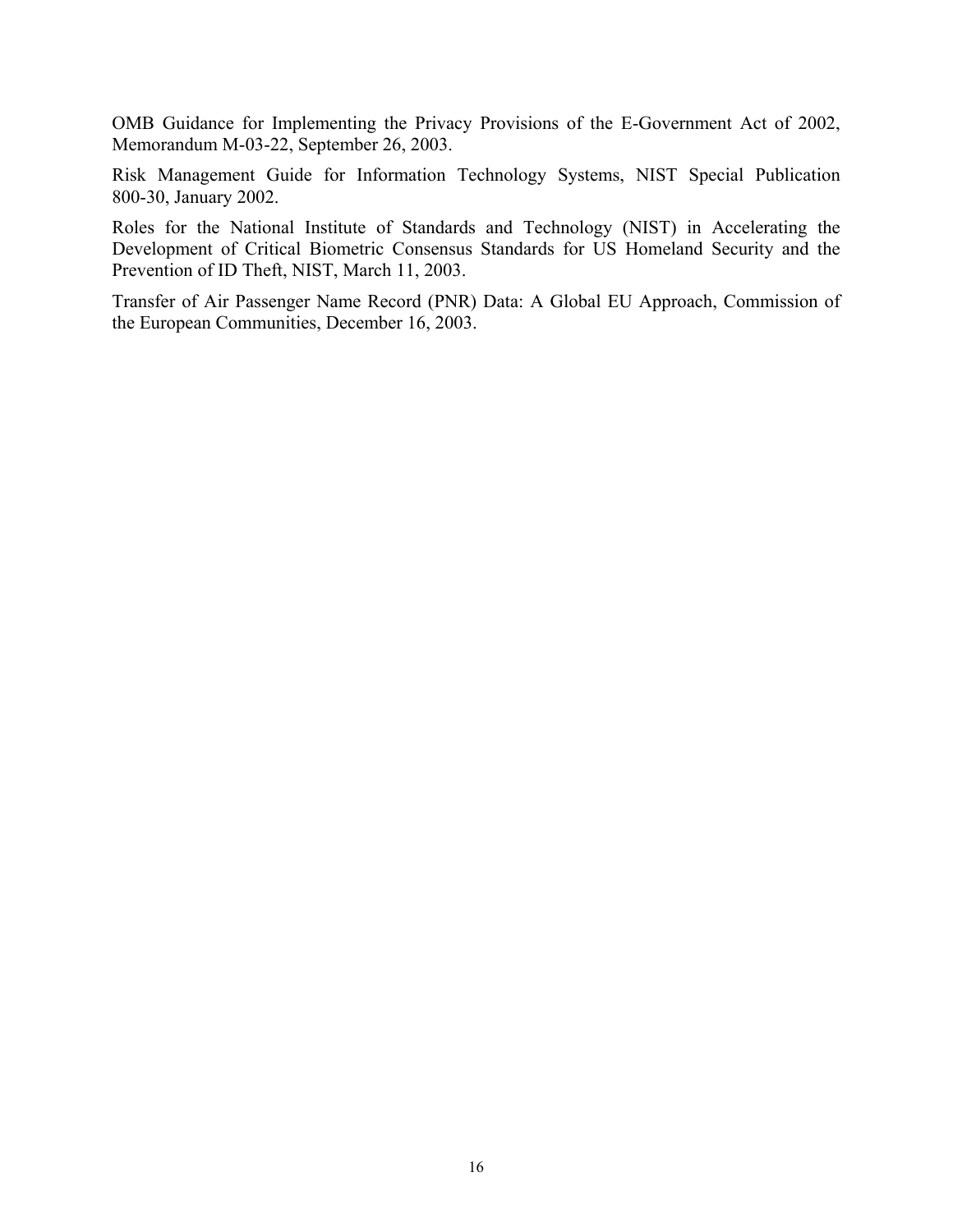# **Appendix B: List of Acronyms**

| <b>ADIS</b>     | <b>Arrival Departure Information System</b>                   |
|-----------------|---------------------------------------------------------------|
| <b>APIS</b>     | <b>Advance Passenger Information System</b>                   |
| <b>BLSR</b>     | <b>Baseline Security Requirements</b>                         |
| <b>CBP</b>      | <b>Customs and Border Protection</b>                          |
| <b>CIS</b>      | Citizenship and Immigration Services                          |
| <b>CLAIMS 3</b> | Computer Linked Applications Information Management System    |
| <b>COA</b>      | <b>Class of Admission</b>                                     |
| <b>CCD</b>      | <b>Consular Affairs Consolidated Database</b>                 |
| <b>CSRC</b>     | <b>Computer Security Resource Center</b>                      |
| <b>CVT</b>      | <b>Candidate Verification Tool</b>                            |
| DD              | Departure Device                                              |
| <b>DHS</b>      | Department of Homeland Security                               |
| <b>DMIA</b>     | Data Management Improvement Act                               |
| DoB             | Date of Birth                                                 |
| DocKey          | Document Key                                                  |
| DoS             | Department of State                                           |
| <b>FBI</b>      | Federal Bureau of Investigation                               |
| <b>FIN</b>      | <b>Fingerprint Identification Number</b>                      |
| <b>FOIA</b>     | Freedom of Information Act                                    |
| <b>FRD</b>      | <b>Functional Requirements Document</b>                       |
| I&A             | Identification and Authentication                             |
| <b>IAFIS</b>    | <b>Integrated Automated Fingerprint Identification System</b> |
| <b>IBIS</b>     | <b>Interagency Border Inspection System</b>                   |
| ICD             | <b>Interface Control Document</b>                             |
| ICE             | Immigration and Customs Enforcement                           |
| ID              | Identifier                                                    |
| <b>IDENT</b>    | <b>Automated Biometric Identification System</b>              |
| <b>IFR</b>      | Interim Final Rule                                            |
| <b>IIRIRA</b>   | Illegal Immigration Reform and Immigrant Responsibility Act   |
| IT              | <b>Information Technology</b>                                 |
| <b>LPR</b>      | <b>Lawful Permanent Resident</b>                              |
| <b>NATO</b>     | North Atlantic Treaty Organization                            |
| <b>NIIS</b>     | Nonimmigrant Information System                               |
| <b>NIST</b>     | National Institute of Standards and Technology                |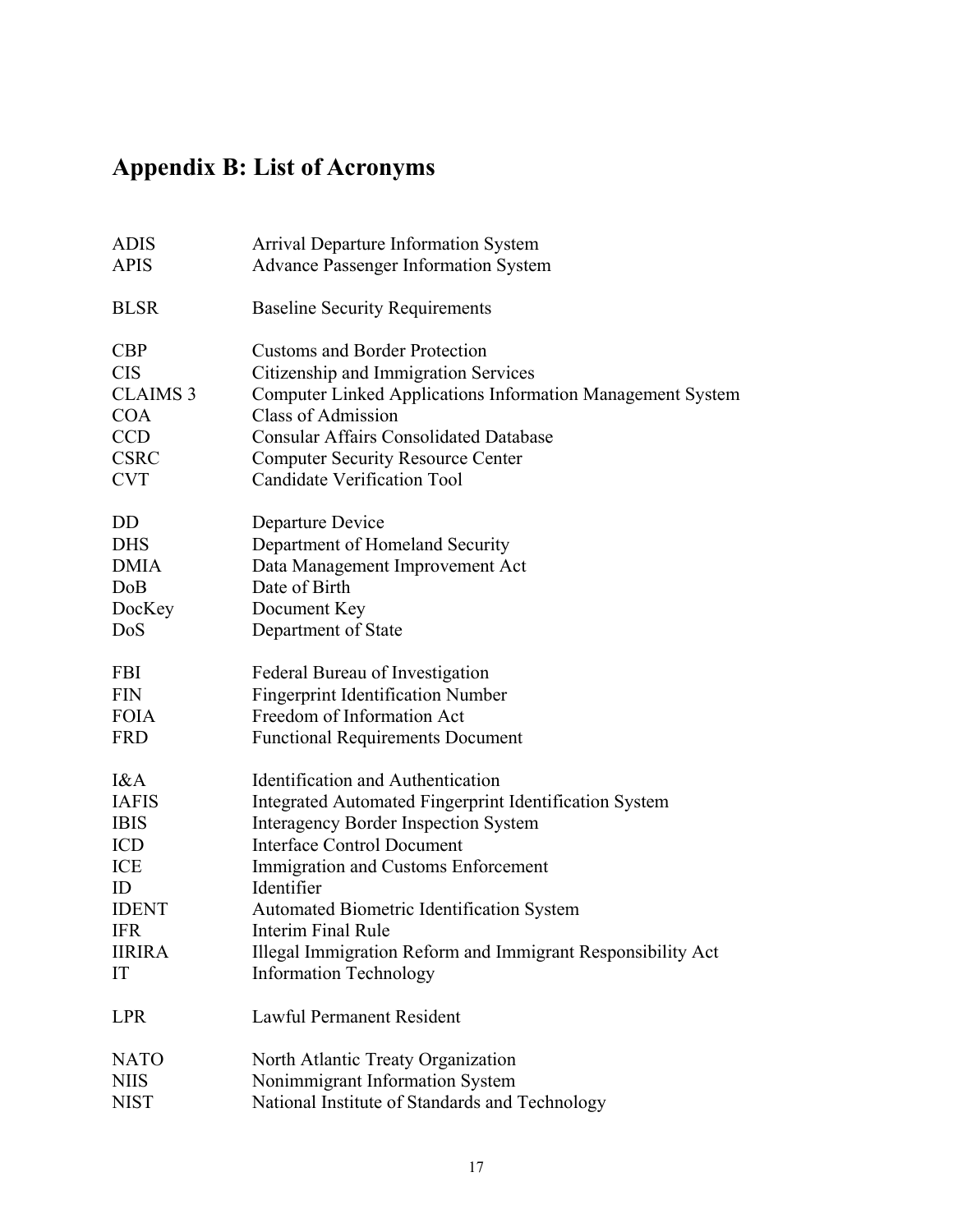| <b>NIV</b>      | Nonimmigrant Visa                                           |
|-----------------|-------------------------------------------------------------|
| <b>OMB</b>      | Office of Management and Budget                             |
| <b>PA</b>       | Privacy Act                                                 |
| <b>PIA</b>      | Privacy Impact Assessment                                   |
| <b>PICS</b>     | Password Issuance Control System                            |
| POD             | Port of Departure                                           |
| <b>POE</b>      | Port of Entry                                               |
| <b>PNR</b>      | Passenger Name Record                                       |
| Pub. L.         | Public Law                                                  |
| <b>SER</b>      | <b>Security Evaluation Report</b>                           |
| <b>SEVIS</b>    | Student and Exchange Visitor Information System             |
| SM/I            | <b>Systems Management and Integration</b>                   |
| <b>SOR</b>      | System of Records                                           |
| <b>SORN</b>     | System of Records Notice                                    |
| <b>SSN</b>      | Social Security Number                                      |
| <b>STARS</b>    | <b>Service Technology Alliance Resources</b>                |
| <b>TBD</b>      | To Be Determined                                            |
| <b>TECS</b>     | <b>Treasury Enforcement Communications System</b>           |
| U.S.C.          | <b>United States Code</b>                                   |
| <b>US-VISIT</b> | United States Visitor Immigrant Status Indicator Technology |
| <b>VWP</b>      | Visa Waiver Program                                         |
| <b>VWPPA</b>    | Visa Waiver Permanent Program Act                           |
| <b>VWPPASS</b>  | Visa Waiver Permanent Program Act Support System            |
| WAN             | <b>Wide Area Network</b>                                    |
| W/S             | Workstation                                                 |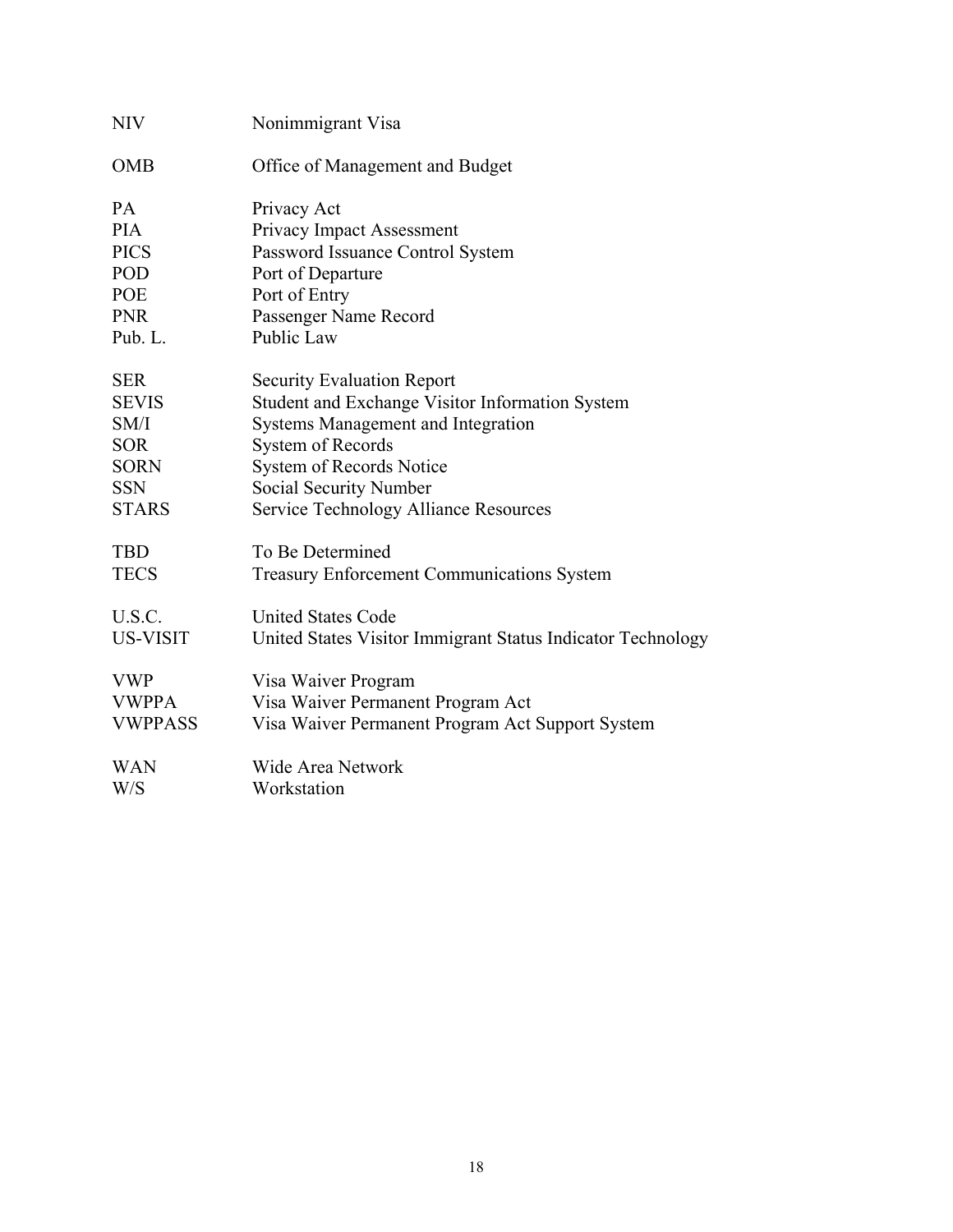# **Appendix C: Data Flows Detailed**

Pursuant to Public Law 107-173, Veterans Affairs and Housing and Urban Development and Independent Agencies Appropriations Act of 2002, US-VISIT information is and will be integrated with other DHS databases and data systems. US-VISIT information is and will be interfaced with data systems of other agencies US-VISIT exchanges data on a routine basis with the Student and Exchange Visitor Information System (SEVIS), the Computer Linked Applications Information Management System (CLAIMS 3), the Nonimmigrant Information System (NIIS), and the State Department's Consular Affairs Consolidated Database. However, US-VISIT information is logically separated from other data and users on the component systems (TECS, IDENT, and ADIS).

Tables C-1 through C-4 detail the flows of personal information in US-VISIT. In general, internally generated administrative information (other than identifiers) that is associated with individuals is not included. However, information with special relevance for the treatment of individuals (e.g., Class of Admission) is included. Table C-1 defines sets of data elements that are handled as groups. To reduce complexity, the rest of the data flow tables refer, when appropriate, to these groups rather than to individual data elements. Table C-2 details the data flowing into and out of US-VISIT breaking it down by component system/application. Table C-3 indicates what personal information is being used by individual US-VISIT processes and which systems/applications are involved in those processes. Note that because the contexts of primary and secondary inspection are different for air/sea POEs and land border POEs, Table C-3 refers instead to core and extended inspection. Table C-4 charts the flows of personal information between US-VISIT systems/applications and directly between US-VISIT systems/applications and selected other systems. A comprehensive assessment of external interfaces is underway. These tables facilitate analysis of the personal data requirements of US-VISIT and identification of potentially unnecessary data collection or movement.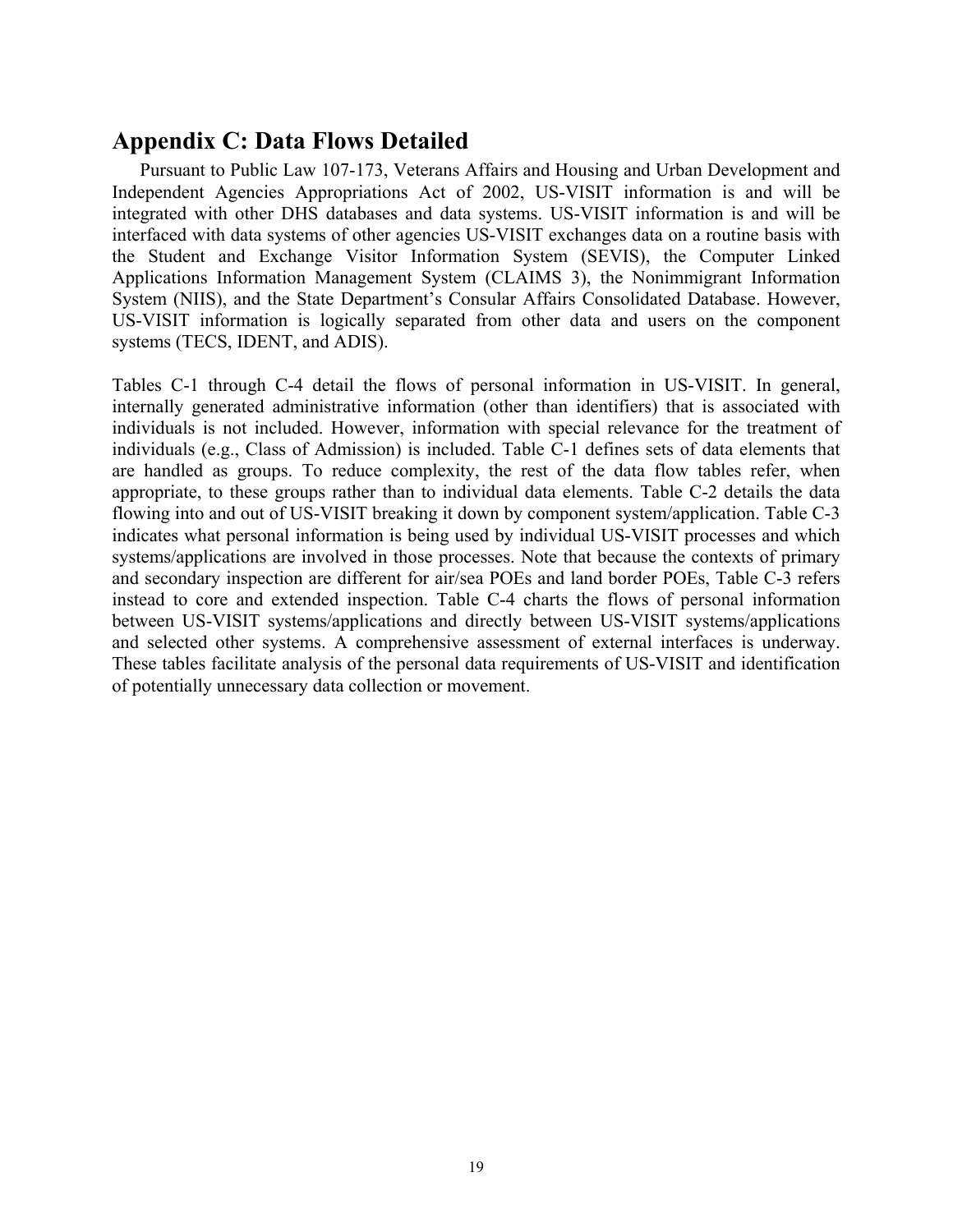| <b>Aggregate Name</b> | <b>Data Elements</b>                             |
|-----------------------|--------------------------------------------------|
|                       | Complete name<br>$\bullet$                       |
|                       | Date of birth<br>$\bullet$                       |
|                       | Citizenship<br>$\bullet$                         |
|                       | Gender                                           |
|                       | Travel document                                  |
|                       | Type<br>$\circ$                                  |
| DocKey                | Number<br>$\circ$                                |
|                       | Date of issuance<br>$\circ$                      |
|                       | Country of issuance<br>$\circ$                   |
|                       | Identification<br>Fingerprint<br>Number<br>(FIN) |
|                       | Biographic and biometric watch list              |
|                       | hit/match $17$                                   |
| Admission data        | Class of admission<br>$\bullet$                  |
|                       | Admit until date<br>$\bullet$                    |
|                       | First name<br>$\bullet$                          |
|                       | Last name                                        |
|                       | Visa                                             |
|                       | Class<br>$\Omega$<br>Number                      |
|                       | $\circ$                                          |
|                       | Entry (multiple or one time<br>$\circ$<br>entry) |
| Visa data             | Issuance date<br>$\Omega$                        |
|                       | <b>Expiration</b> date<br>$\circ$                |
|                       | Passport type                                    |
|                       | Passport number                                  |
|                       | Gender                                           |
|                       | Date of birth                                    |
|                       | Nationality<br>$\bullet$                         |
|                       | Dependent on document type but will include      |
|                       | Complete name<br>$\bullet$                       |
| Travel document data  | Document                                         |
|                       | Number<br>$\circ$                                |
|                       | Date of issuance<br>$\circ$                      |
|                       | Country of issuance<br>$\circ$                   |

# **Table C-1: Data Aggregates**

 $\overline{\phantom{a}}$ 

 $17$  This information is not retained in the event of a false positive.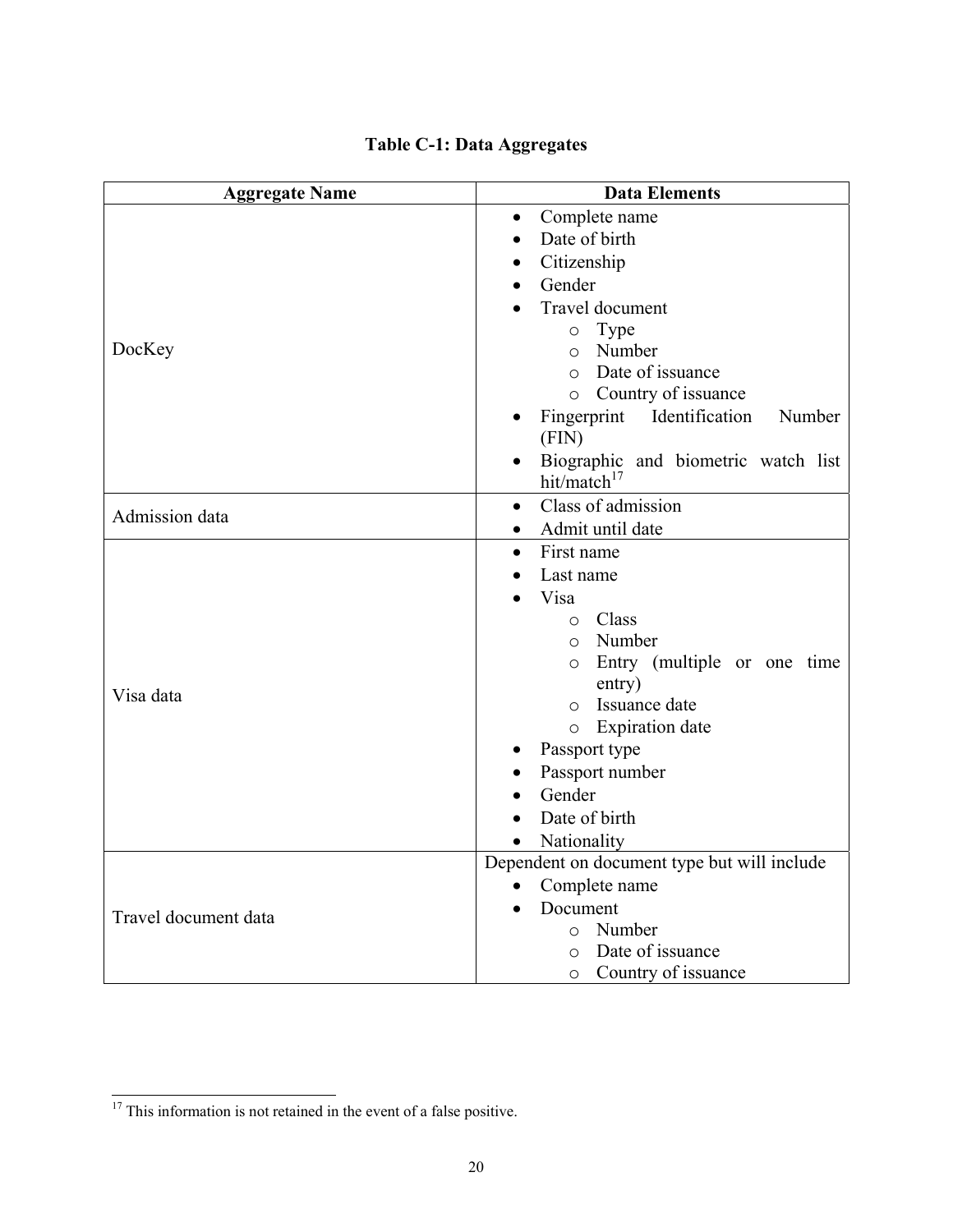| <b>Aggregate Name</b> | <b>Data Elements</b>               |  |  |  |
|-----------------------|------------------------------------|--|--|--|
|                       | Complete name<br>$\bullet$         |  |  |  |
|                       | Date of birth                      |  |  |  |
|                       | Gender                             |  |  |  |
|                       | Document                           |  |  |  |
|                       | Country of issuance<br>$\circ$     |  |  |  |
|                       | Type<br>$\circ$                    |  |  |  |
|                       | Number<br>$\circ$                  |  |  |  |
|                       | <b>Expiration</b> date<br>$\circ$  |  |  |  |
|                       | Issue date<br>$\circ$              |  |  |  |
| Passenger manifest    | Nationality                        |  |  |  |
|                       | Carrier code, number               |  |  |  |
|                       | Vessel seaport                     |  |  |  |
|                       | Vessel name                        |  |  |  |
|                       | <b>PNR Number</b>                  |  |  |  |
|                       | Arrival country, airport<br>٠      |  |  |  |
|                       | Departure country, airport         |  |  |  |
|                       | Arrival date & time/Departure date |  |  |  |
|                       | U.S. destination address           |  |  |  |
|                       | Passenger status, status code<br>٠ |  |  |  |
|                       | Complete name<br>$\bullet$         |  |  |  |
|                       | Date of birth                      |  |  |  |
|                       | Citizenship<br>$\bullet$           |  |  |  |
|                       | Gender<br>$\bullet$                |  |  |  |
| I-94 data             | Passport number                    |  |  |  |
|                       | Country of residence<br>$\bullet$  |  |  |  |
|                       | Departure city                     |  |  |  |
|                       | Visa city of issuance              |  |  |  |
|                       | Visa data of issuance              |  |  |  |
|                       | U.S. destination address           |  |  |  |

**Table C-1: Data Aggregates (continued)**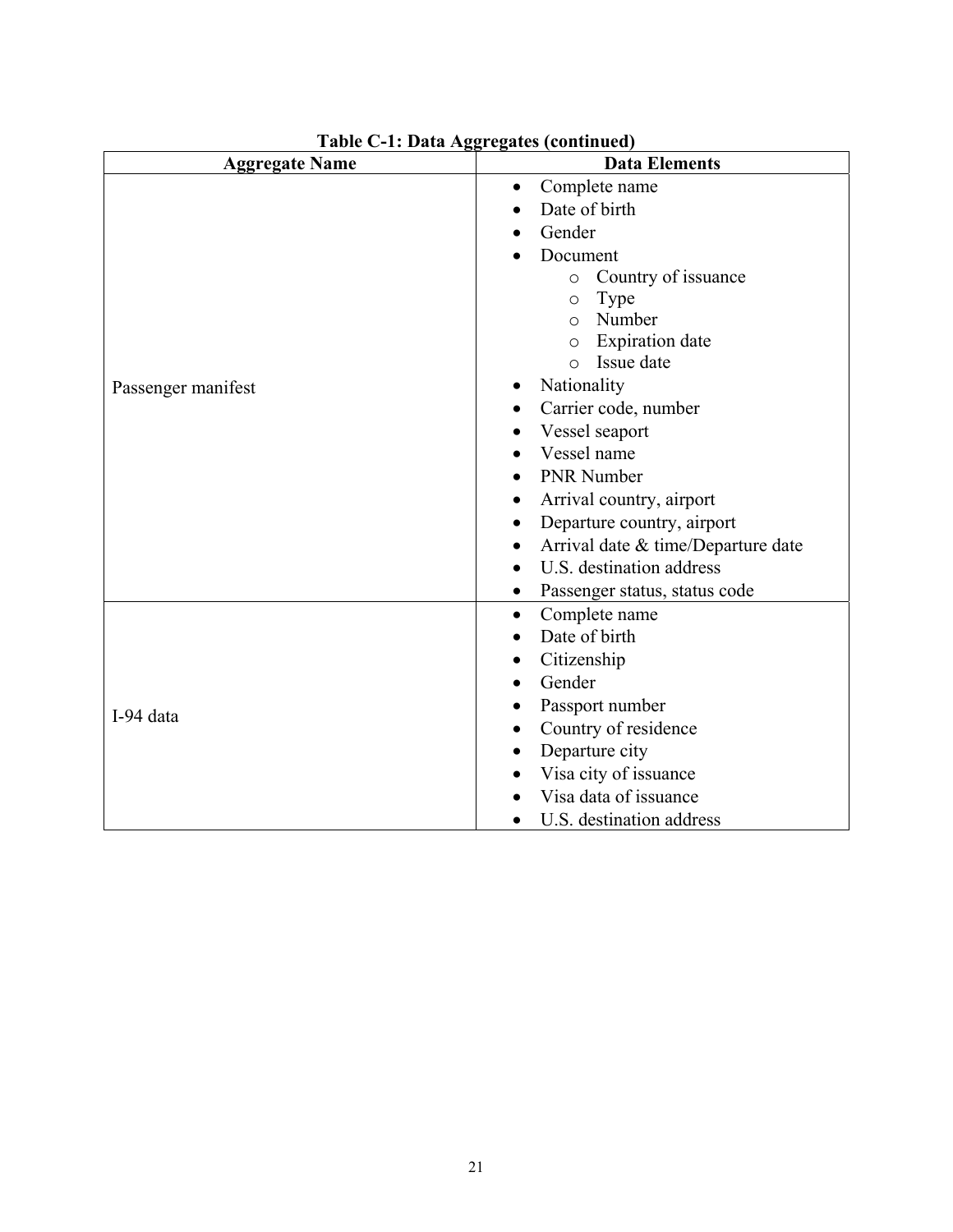| <b>Aggregate Name</b> | <b>Data Elements</b>                  |
|-----------------------|---------------------------------------|
|                       | State Department case ID<br>$\bullet$ |
|                       | Applicant ID                          |
|                       | Complete name<br>٠                    |
|                       | Gender<br>$\bullet$                   |
|                       | Date of birth<br>$\bullet$            |
|                       | Country of birth                      |
|                       | Nationality<br>$\bullet$              |
| Visa application      | Passport                              |
|                       | Number<br>$\circ$                     |
|                       | Type<br>$\bigcirc$                    |
|                       | Date of issuance<br>$\circ$           |
|                       | Country of issuance<br>$\circ$        |
|                       | City of issuance<br>$\circ$           |
|                       | <b>Expiration</b> date<br>$\circ$     |
|                       | Visa type                             |
|                       | Visa class                            |
|                       | Encounter date and time<br>$\bullet$  |
|                       | Encounter applicant ID                |
|                       | Travel document                       |
|                       | Type<br>$\circ$                       |
|                       | Country of issuance<br>$\circ$        |
|                       | Number<br>$\circ$                     |
|                       | Date of birth                         |
|                       | Eye color                             |
| Encounter data        | Hair color<br>$\bullet$               |
|                       | Height<br>٠                           |
|                       | Complete name<br>$\bullet$            |
|                       | Nationality                           |
|                       | Country of birth                      |
|                       | Race                                  |
|                       | Gender                                |
|                       | Weight                                |
|                       | <b>State Department ID</b>            |
|                       | User ID<br>$\bullet$                  |
| Audit log             | Date and time                         |
|                       | System actions                        |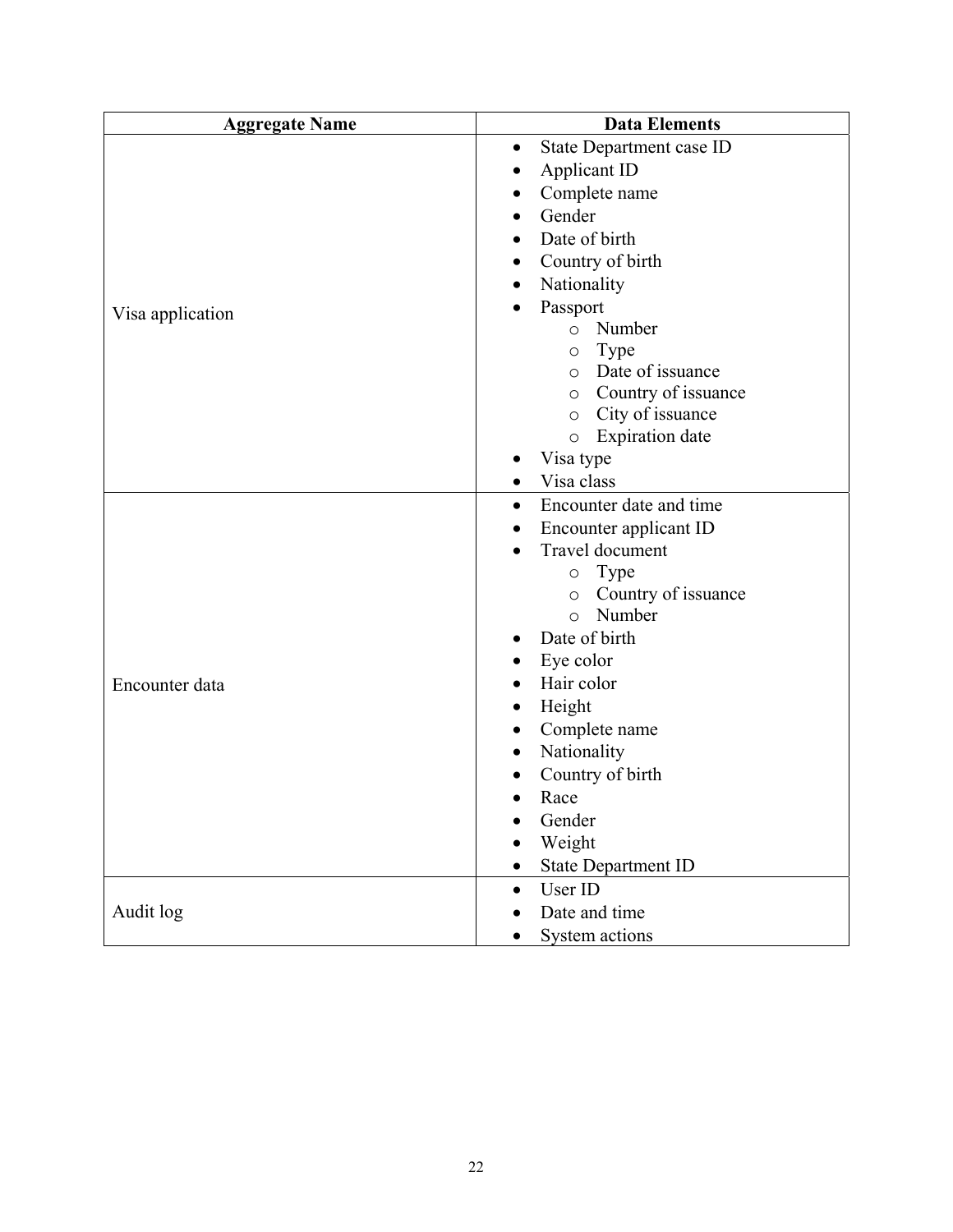| <b>System/Application</b>                   | Data In                                                                                                                                                                                                                                                                                                                                                                                                                               | Data Out                                                                                                                                                                                                                                        |
|---------------------------------------------|---------------------------------------------------------------------------------------------------------------------------------------------------------------------------------------------------------------------------------------------------------------------------------------------------------------------------------------------------------------------------------------------------------------------------------------|-------------------------------------------------------------------------------------------------------------------------------------------------------------------------------------------------------------------------------------------------|
| <b>TECS</b>                                 | Passenger manifest, admission<br>data, photo (NIV), visa data<br>(NIV), DocKey                                                                                                                                                                                                                                                                                                                                                        | Visa data (NIV), passenger<br>manifest, DocKey (including<br>biographic watch list<br>hit/match), photo (NIV),<br>admission data, audit log                                                                                                     |
| <b>IDENT</b>                                | DocKey, photo, fingerprints,<br>biographic data (watch list<br>updates)                                                                                                                                                                                                                                                                                                                                                               | DocKey (including biometric<br>watch list hit/match),<br>fingerprints, audit log                                                                                                                                                                |
| <b>ADIS</b>                                 | Passenger manifest, admission<br>data, DocKey,<br>complete name,<br>DoB, gender,<br>country of birth,<br>nationality,<br>U.S. destination address, visa<br>class, visa number, passport<br>number, country of issuance,<br>$SSN^{18}$ , alien number, I-94<br>number, POE, entry date,<br>POD, departure date,<br>admission data<br>(current/requested), case<br>status, SEVIS status change<br>date, SEVIS ID<br>(current/requested) | DocKey, complete name,<br>DoB, gender, nationality, visa<br>type, visa number, passport<br>number, country of issuance,<br>POE, entry date, POD,<br>departure date, admission<br>data, SEVIS ID, SEVIS status,<br>status change date, audit log |
| Workstation                                 | Travel document data, visa<br>data, passenger manifest,<br>DocKey (including biographic<br>and biometric watch list<br>hit/match), photo, fingerprints,<br>admission data, I-94 data                                                                                                                                                                                                                                                  | Updated passenger manifest,<br>DocKey, photo, fingerprints,<br>admission data, I-94 data                                                                                                                                                        |
| Departure Device                            | TBD pending exit pilot<br>evaluation                                                                                                                                                                                                                                                                                                                                                                                                  | TBD pending exit pilot<br>evaluation                                                                                                                                                                                                            |
| <b>Candidate Verification Tool</b><br>(CVT) | Candidate & subject<br>fingerprints, FINs, photos,<br>verification history                                                                                                                                                                                                                                                                                                                                                            | Verification decision                                                                                                                                                                                                                           |
| Secondary Web Tool                          | Encounter data, FIN (previous<br>encounter)                                                                                                                                                                                                                                                                                                                                                                                           |                                                                                                                                                                                                                                                 |

**Table C-2: US-VISIT Increment 2 Data In/Out by System/Application** 

 $\overline{\phantom{a}}$ 

 $18$  Received from CLAIMS 3 for non-immigrants authorized to work.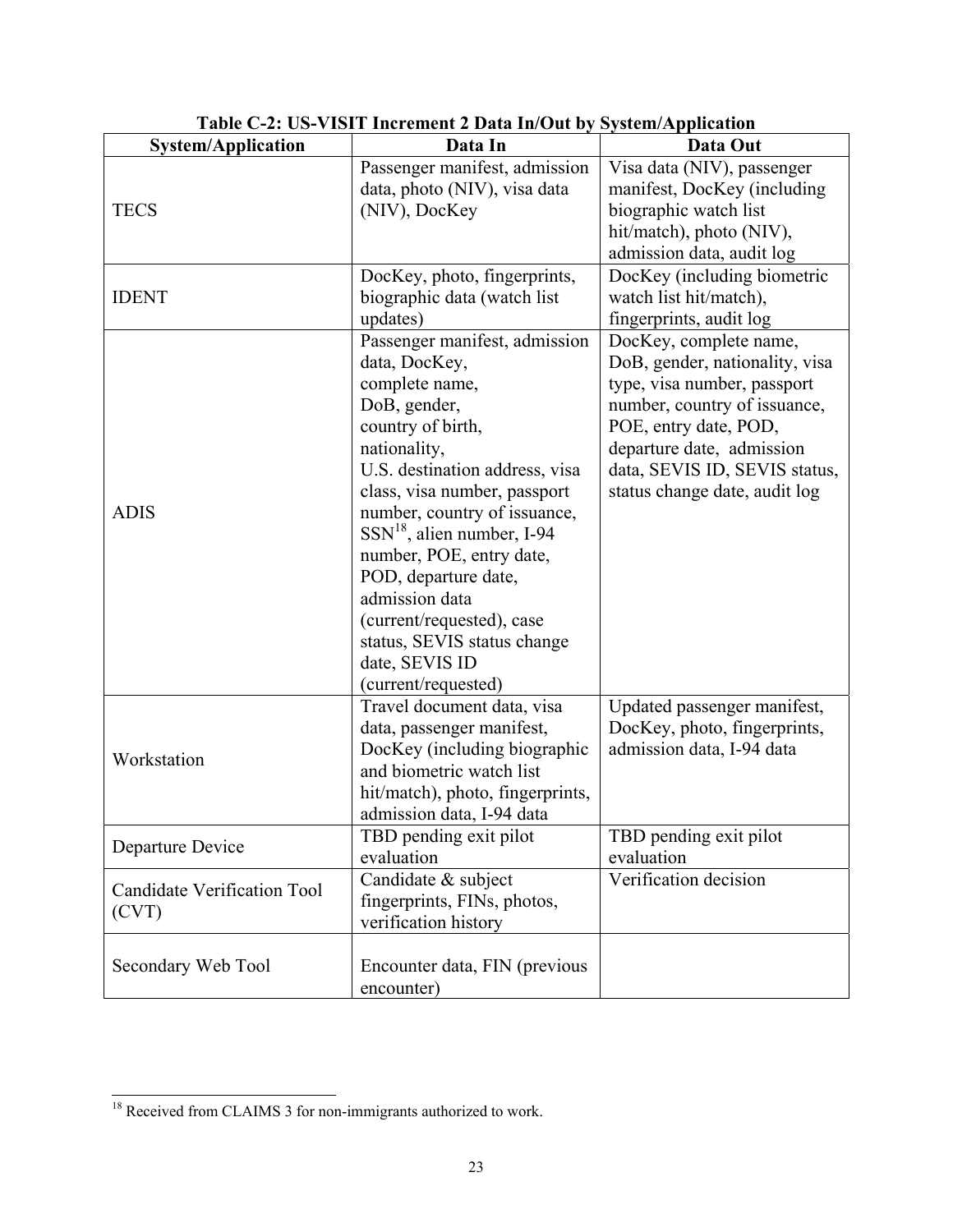| <b>Process</b>                                                | <b>Subprocess</b>                                   | <b>System/Application</b>            | Data Usage                                                                                                                  |  |  |
|---------------------------------------------------------------|-----------------------------------------------------|--------------------------------------|-----------------------------------------------------------------------------------------------------------------------------|--|--|
|                                                               | Visa application check                              | TECS, IDENT                          | Visa application, photo,<br>fingerprints, FIN                                                                               |  |  |
| Pre-<br>Arrival<br>Arrival<br>(core)<br>Arrival<br>(extended) | Manifest data check                                 | <b>TECS</b>                          | Passenger manifest                                                                                                          |  |  |
|                                                               | Biographical watch list<br>check                    | <b>TECS</b>                          | Passenger manifest                                                                                                          |  |  |
|                                                               | Visa data check                                     | <b>TECS</b>                          | Passenger manifest, visa<br>data (NIV)                                                                                      |  |  |
|                                                               | Passenger list analysis                             | <b>TECS</b>                          | Results of passenger<br>manifest, biographical<br>watch list, and visa data<br>checks                                       |  |  |
|                                                               | Biometric verification                              | IDENT, Workstation                   | DocKey, fingerprints                                                                                                        |  |  |
|                                                               | Biometric watch list check                          | IDENT, Workstation                   | DocKey, fingerprints                                                                                                        |  |  |
| Departure                                                     | Document - visa<br>comparison                       | TECS, Workstation                    | Travel document data, visa<br>data (NIV), photo (NIV)                                                                       |  |  |
|                                                               | Manifest/Admission update                           | TECS, ADIS,<br>Workstation           | Passenger, manifest,<br>admission data                                                                                      |  |  |
|                                                               | I-94 data entry                                     | Workstation                          | I-94 data                                                                                                                   |  |  |
|                                                               | Queries                                             | <b>IDENT</b> , Secondary<br>Web Tool | Encounter data, complete<br>name, gender, DoB, doc<br>type, number, and country<br>of issuance, FIN (previous<br>encounter) |  |  |
|                                                               | Admission update                                    | TECS, ADIS,<br>Workstation           | DocKey, admission data                                                                                                      |  |  |
|                                                               | Biometric comparison and<br>document authentication | TECS, Workstation                    | Visa data (NIV), photo<br>(NIV)                                                                                             |  |  |
|                                                               | <b>Biometric verification</b>                       | IDENT, Departure<br>Device           | DocKey, fingerprints                                                                                                        |  |  |
|                                                               | Biometric watch list check                          | <b>IDENT</b> , Departure<br>Device   | DocKey, fingerprints                                                                                                        |  |  |

**Table C-3: US-VISIT Increment 2 Processes and Data Usage**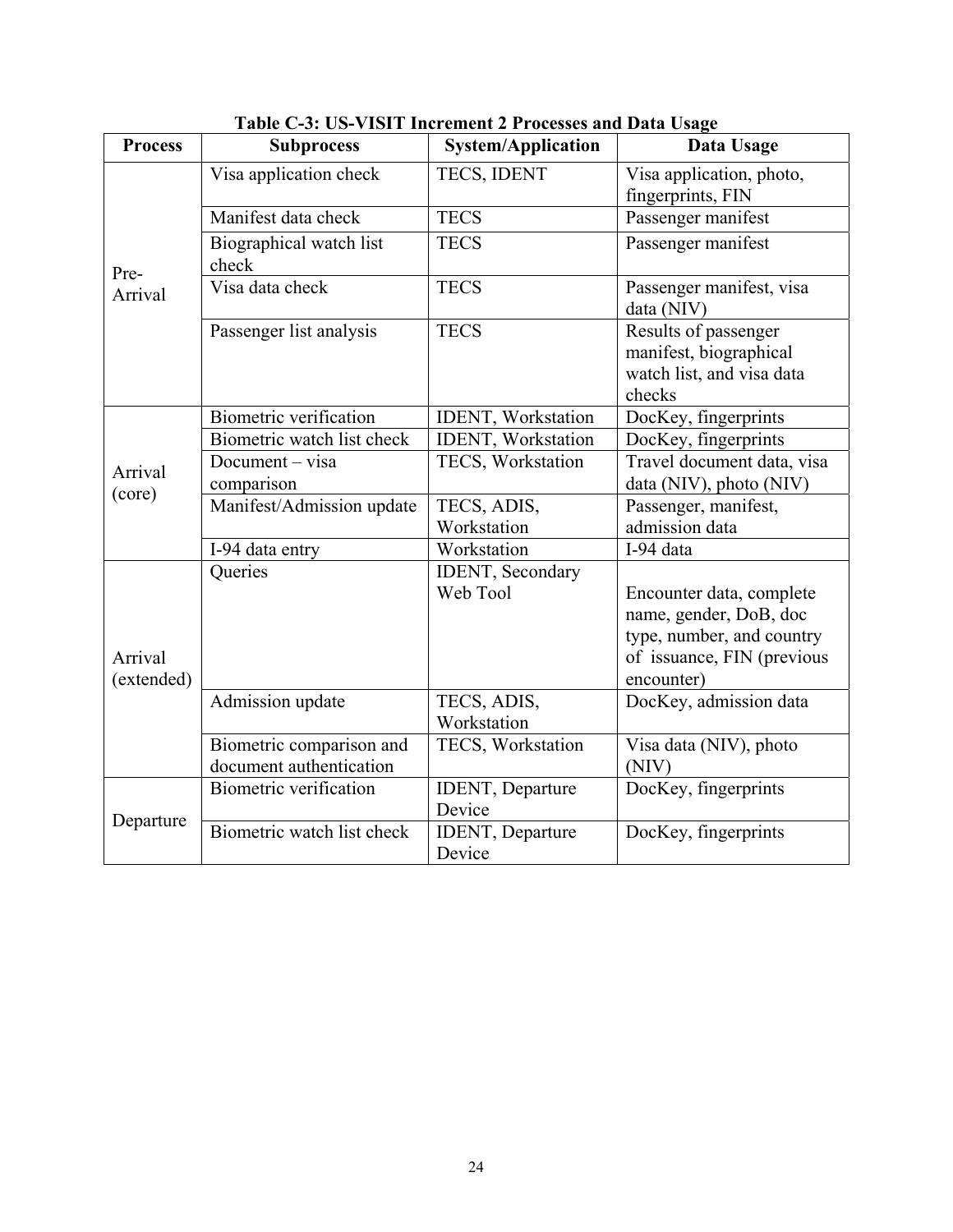| <b>Process</b>                      | <b>Subprocess</b> | <b>System/Application</b> | Data Usage                      |
|-------------------------------------|-------------------|---------------------------|---------------------------------|
|                                     | Arrival/Departure | <b>ADIS</b>               | Passenger manifest,             |
| Arrival/Departure<br>reconciliation | correlation       |                           | admission data                  |
|                                     | Change of status  | <b>ADIS</b>               | Complete name, DoB,             |
|                                     |                   |                           | gender, nationality, visa type, |
|                                     |                   |                           | visa number, passport           |
|                                     |                   |                           | number, country of issuance,    |
|                                     |                   |                           | POE, entry date, POD,           |
|                                     |                   |                           | departure date, admission       |
|                                     |                   |                           | data, SEVIS ID, SEVIS           |
|                                     |                   |                           | status, status change date      |
| Watch list                          |                   | <b>IDENT, Candidate</b>   | Candidate & subject             |
| hit/match                           |                   | Verification Tool         | fingerprints, FINs, photos,     |
| verification                        |                   | (CVT)                     | verification history            |
| Audit log capture                   |                   | TECS, IDENT, ADIS         | User, date and time, system     |
|                                     |                   |                           | actions                         |

# **Table C-3: US-VISIT Increment 2 Processes and Data Usage (concluded)**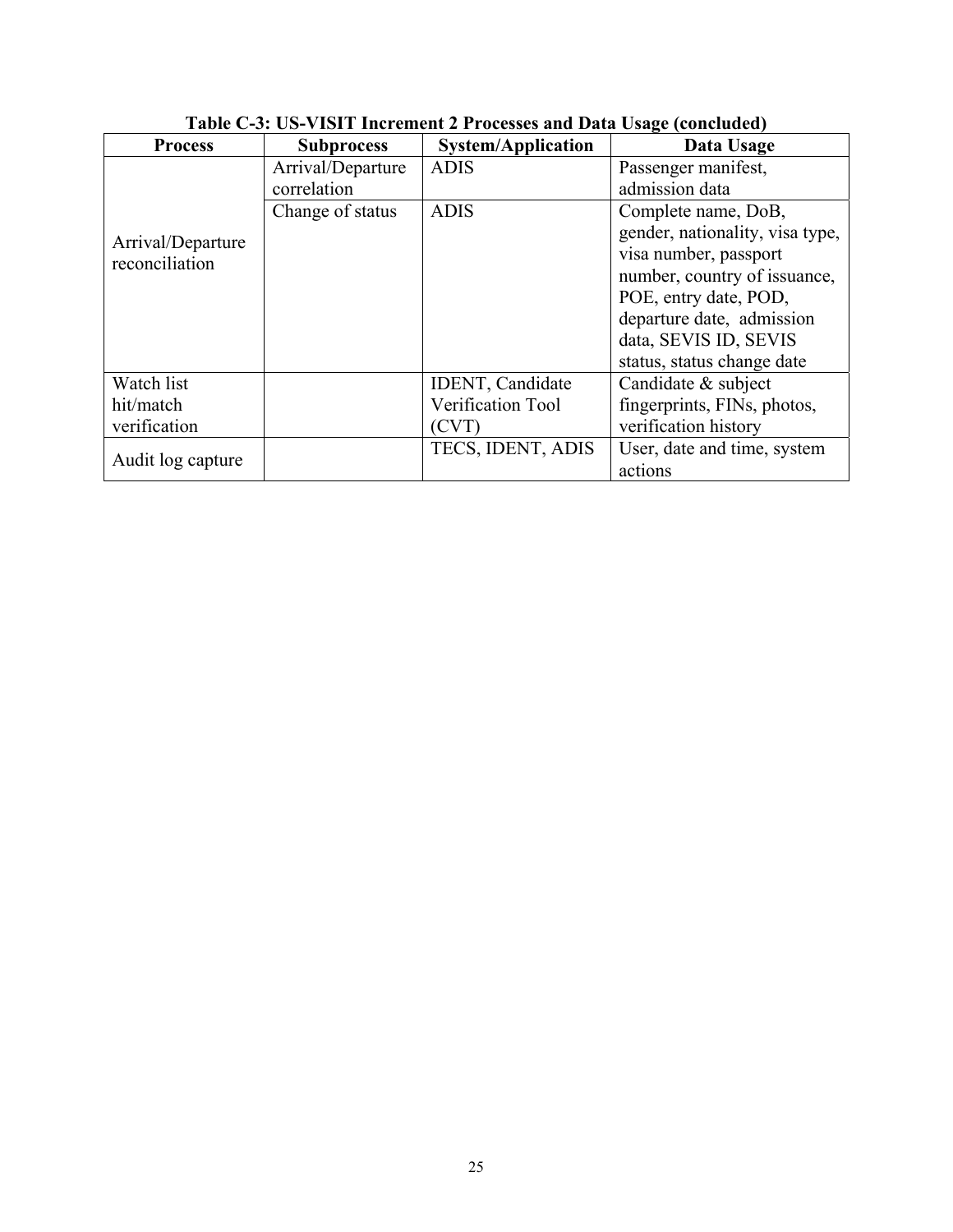| Table C-4: US-VISIT Increment 2 System/Application interface Data Flows |                                                                                                                     |                                                                   |                                        |                                                        |     |                                                                                                                                                                 |                                                                                                   |              |                                 |                            |                                       |                            |
|-------------------------------------------------------------------------|---------------------------------------------------------------------------------------------------------------------|-------------------------------------------------------------------|----------------------------------------|--------------------------------------------------------|-----|-----------------------------------------------------------------------------------------------------------------------------------------------------------------|---------------------------------------------------------------------------------------------------|--------------|---------------------------------|----------------------------|---------------------------------------|----------------------------|
| From/To                                                                 | $\ensuremath{\text{W}}\xspace/\ensuremath{\text{S}}$                                                                | <b>TECS</b>                                                       | <b>IDENT</b>                           | ADIS                                                   | DD  | <b>SWT</b>                                                                                                                                                      | <b>CVT</b>                                                                                        | <b>SEVIS</b> | <b>CLAIMS</b><br>$\mathfrak{Z}$ | <b>DOJ</b><br><b>IAFIS</b> | $\rm CCD$                             | <b>NUSV</b><br><b>TECS</b> |
| Work-<br>Station<br>(W/S)                                               |                                                                                                                     | DocKey,<br>admission<br>data,<br>updated<br>passenger<br>manifest | DocKey,<br>photo,<br>finger-<br>prints |                                                        |     |                                                                                                                                                                 |                                                                                                   |              |                                 |                            |                                       | $I-94$<br>data             |
| <b>TECS</b>                                                             | DocKey,<br>admission<br>data, visa<br>data<br>(NIV),<br>photo<br>(NIV),<br>passenger<br>manifest,<br>${\rm status}$ |                                                                   |                                        | DocKey,<br>passenger<br>manifest,<br>admission<br>data |     |                                                                                                                                                                 |                                                                                                   |              |                                 |                            |                                       |                            |
| <b>IDENT</b>                                                            | DocKey                                                                                                              |                                                                   |                                        | DocKey                                                 | TBD | Encounter<br>data,<br>complete<br>name,<br>gender,<br>DoB, doc<br>type,<br>number,<br>and<br>country of<br>issuance,<br>$\text{FIN}$<br>(previous<br>encounter) | Candidate<br>& subject<br>fingerprints,<br>FIN <sub>s</sub><br>photos,<br>verification<br>history |              |                                 |                            | Encounter<br>data, watch<br>list hits |                            |
| <b>ADIS</b>                                                             |                                                                                                                     | DocKey                                                            |                                        |                                                        |     |                                                                                                                                                                 |                                                                                                   | Complete     |                                 |                            |                                       |                            |

**Table C-4: US-VISIT Increment 2 System/Application Interface Data Flows<sup>19</sup>**

19 Note: Only selected third party interfaces are shown; for all potential third parties, see the component SORNs. -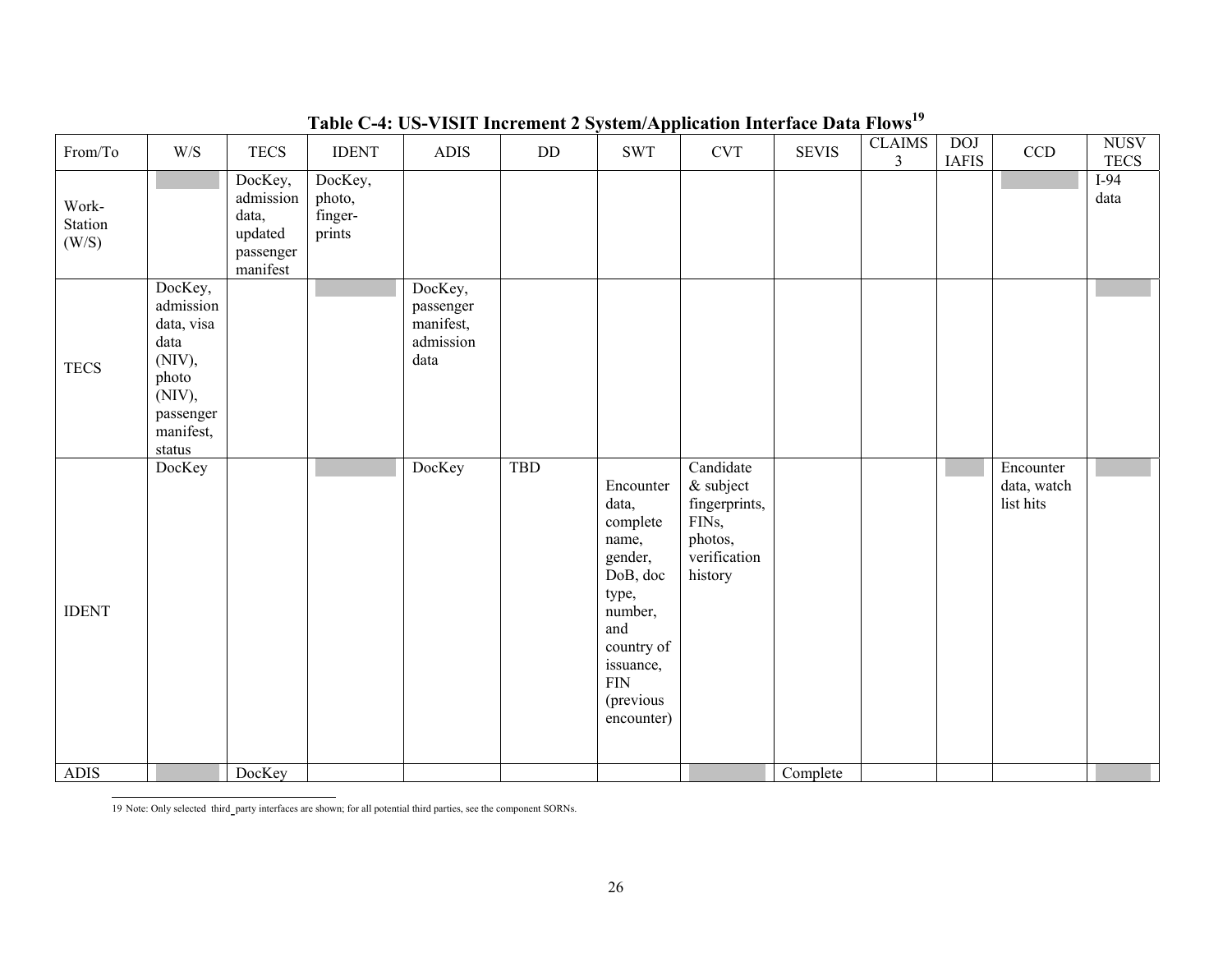| From/To                                 | $\ensuremath{\text{W}}\xspace/\ensuremath{\text{S}}$ | <b>TECS</b> | <b>IDENT</b>             | ${\bf ADIS}$                                                                       | $\rm{DD}$ | $\operatorname{SWT}$ | $\ensuremath{\mathrm{CVT}}$ | <b>SEVIS</b>                                                                                                                                                                                                                                                                   | $\overline{\text{CLAIMS}}$<br>$\overline{3}$ | <b>DOJ</b><br><b>IAFIS</b> | $\ensuremath{\mathrm{CCD}}$ | <b>NUSV</b><br><b>TECS</b> |
|-----------------------------------------|------------------------------------------------------|-------------|--------------------------|------------------------------------------------------------------------------------|-----------|----------------------|-----------------------------|--------------------------------------------------------------------------------------------------------------------------------------------------------------------------------------------------------------------------------------------------------------------------------|----------------------------------------------|----------------------------|-----------------------------|----------------------------|
|                                         |                                                      |             |                          |                                                                                    |           |                      |                             | name,<br>DoB,<br>gender,<br>nationality,<br>visa type<br>& number,<br>passport<br>number $\&$<br>country of<br>issuance,<br>POE, entry<br>date, POD,<br>departure<br>date,<br>admission<br>data,<br>SEVIS ID,<br>SEVIS<br>status,<br>$\operatorname{status}$<br>change<br>date |                                              |                            |                             |                            |
| Departure<br>Device<br>(DD)             |                                                      |             | <b>TBD</b>               |                                                                                    |           |                      |                             |                                                                                                                                                                                                                                                                                |                                              |                            |                             |                            |
| Secondary<br>Web Tool<br>(SWT)          |                                                      |             |                          |                                                                                    |           |                      |                             |                                                                                                                                                                                                                                                                                |                                              |                            |                             |                            |
| Candidate<br>Verification<br>Tool (CVT) |                                                      |             | Verification<br>decision |                                                                                    |           |                      |                             |                                                                                                                                                                                                                                                                                |                                              |                            |                             |                            |
| <b>SEVIS</b>                            |                                                      |             |                          | Complete<br>name, DoB,<br>gender,<br>nationality,<br>visa type,<br>visa<br>number, |           |                      |                             |                                                                                                                                                                                                                                                                                |                                              |                            |                             |                            |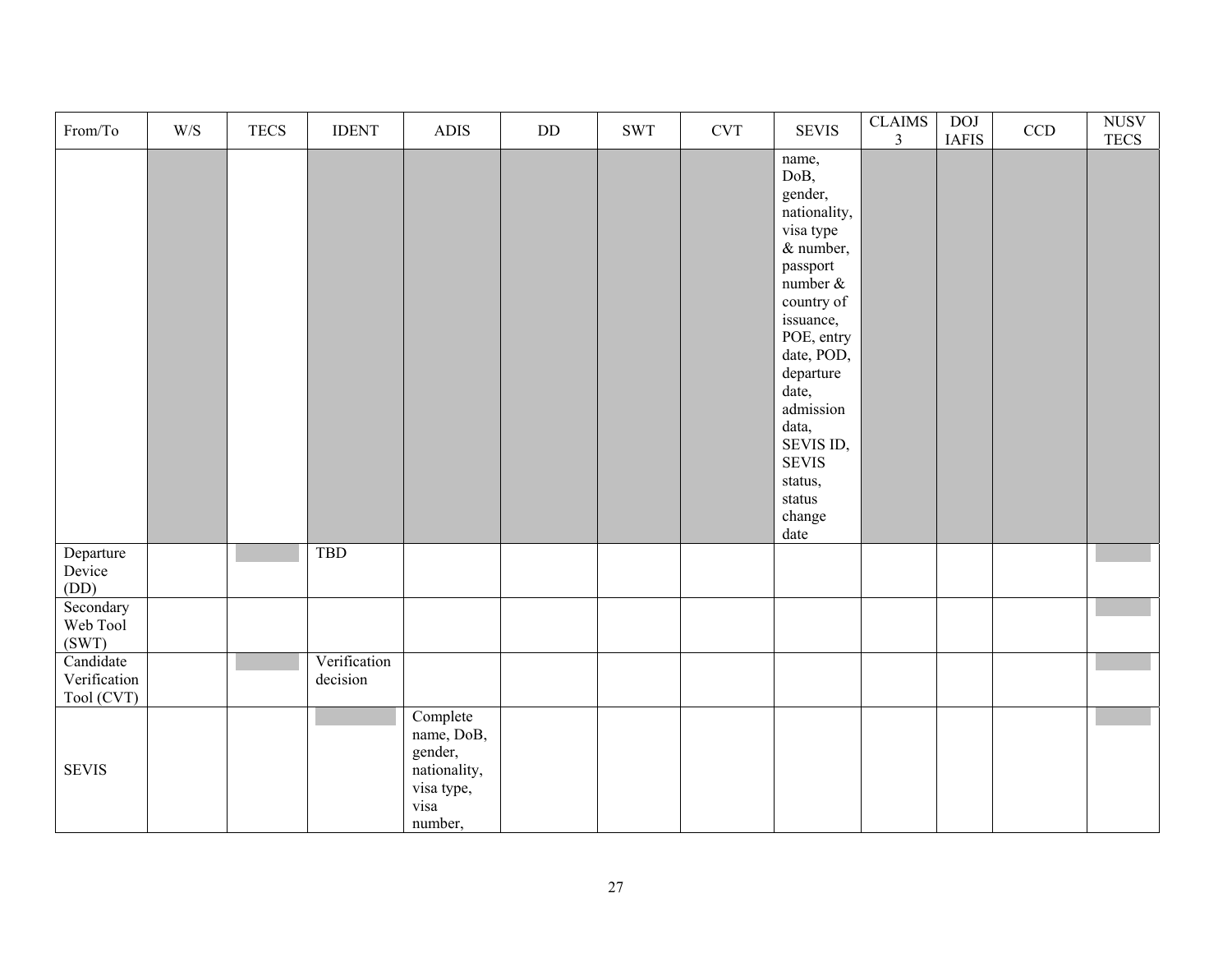| From/To         | $\ensuremath{\text{W}}\xspace/\ensuremath{\text{S}}$ | <b>TECS</b> | <b>IDENT</b> | ADIS                                                                                                                                                                                                                                                                                                                             | $\rm DD$ | $\operatorname{SWT}$ | <b>CVT</b> | <b>SEVIS</b> | <b>CLAIMS</b><br>$\mathfrak{Z}$ | <b>DOI</b><br><b>IAFIS</b> | $\ensuremath{\mathsf{CCD}}$ | $\overline{\text{NUSV}}$<br><b>TECS</b> |
|-----------------|------------------------------------------------------|-------------|--------------|----------------------------------------------------------------------------------------------------------------------------------------------------------------------------------------------------------------------------------------------------------------------------------------------------------------------------------|----------|----------------------|------------|--------------|---------------------------------|----------------------------|-----------------------------|-----------------------------------------|
|                 |                                                      |             |              | passport<br>number,<br>country of<br>issuance,<br>POE, entry<br>date, POD,<br>departure<br>date,<br>admission<br>data, SEVIS<br>ID, SEVIS<br>status, status<br>change date                                                                                                                                                       |          |                      |            |              |                                 |                            |                             |                                         |
| <b>CLAIMS 3</b> |                                                      |             |              | Complete<br>name,<br>DoB,<br>gender,<br>country of<br>birth,<br>nationality,<br>U.S.<br>destination<br>address,<br>passport<br>number,<br>country of<br>issuance,<br>SSN, alien<br>number, I-<br>94 number,<br>entry date,<br>admission<br>$\text{data}$<br>(current/req<br>uested), case<br>status,<br>SEVIS ID<br>(current/req |          |                      |            |              |                                 |                            |                             |                                         |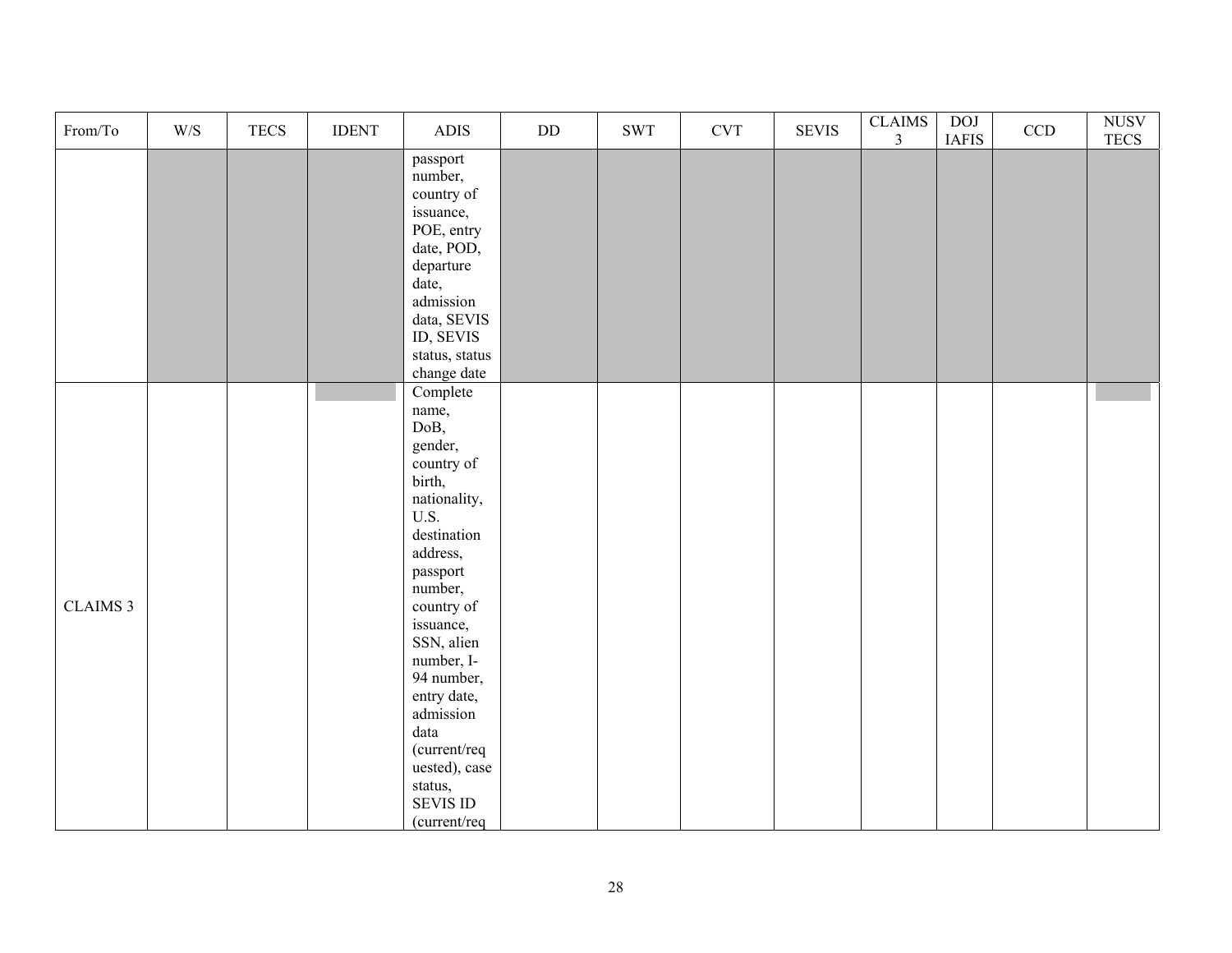| From/To      | W/S | <b>TECS</b> | <b>IDENT</b>  | <b>ADIS</b> | DD | <b>SWT</b> | <b>CVT</b> | <b>SEVIS</b> | <b>CLAIMS</b><br>3 | <b>DOJ</b><br><b>IAFIS</b> | <b>CCD</b> | <b>NUSV</b><br><b>TECS</b> |
|--------------|-----|-------------|---------------|-------------|----|------------|------------|--------------|--------------------|----------------------------|------------|----------------------------|
|              |     |             |               | uested)     |    |            |            |              |                    |                            |            |                            |
| Dept. of     |     |             | Fingerprints, |             |    |            |            |              |                    |                            |            |                            |
| Justice      |     |             | biographic    |             |    |            |            |              |                    |                            |            |                            |
| (DOJ)        |     |             | data          |             |    |            |            |              |                    |                            |            |                            |
| <b>IAFIS</b> |     |             |               |             |    |            |            |              |                    |                            |            |                            |
| Dept of      |     | Visa data   | Visa data     |             |    |            |            |              |                    |                            |            |                            |
| State        |     | $(NIV)$ ,   | (refusal)     |             |    |            |            |              |                    |                            |            |                            |
| Consular     |     | photo       |               |             |    |            |            |              |                    |                            |            |                            |
| Affairs      |     | (NIV),      |               |             |    |            |            |              |                    |                            |            |                            |
| Consoli-     |     | <b>FIN</b>  |               |             |    |            |            |              |                    |                            |            |                            |
| dated DB     |     |             |               |             |    |            |            |              |                    |                            |            |                            |
| (CCD)        |     |             |               |             |    |            |            |              |                    |                            |            |                            |
| Non US-      |     |             |               |             |    |            |            |              |                    |                            |            |                            |
| <b>VISIT</b> |     |             |               |             |    |            |            |              |                    |                            |            |                            |
| (NUSV)       |     |             |               |             |    |            |            |              |                    |                            |            |                            |
| <b>TECS</b>  |     |             |               |             |    |            |            |              |                    |                            |            |                            |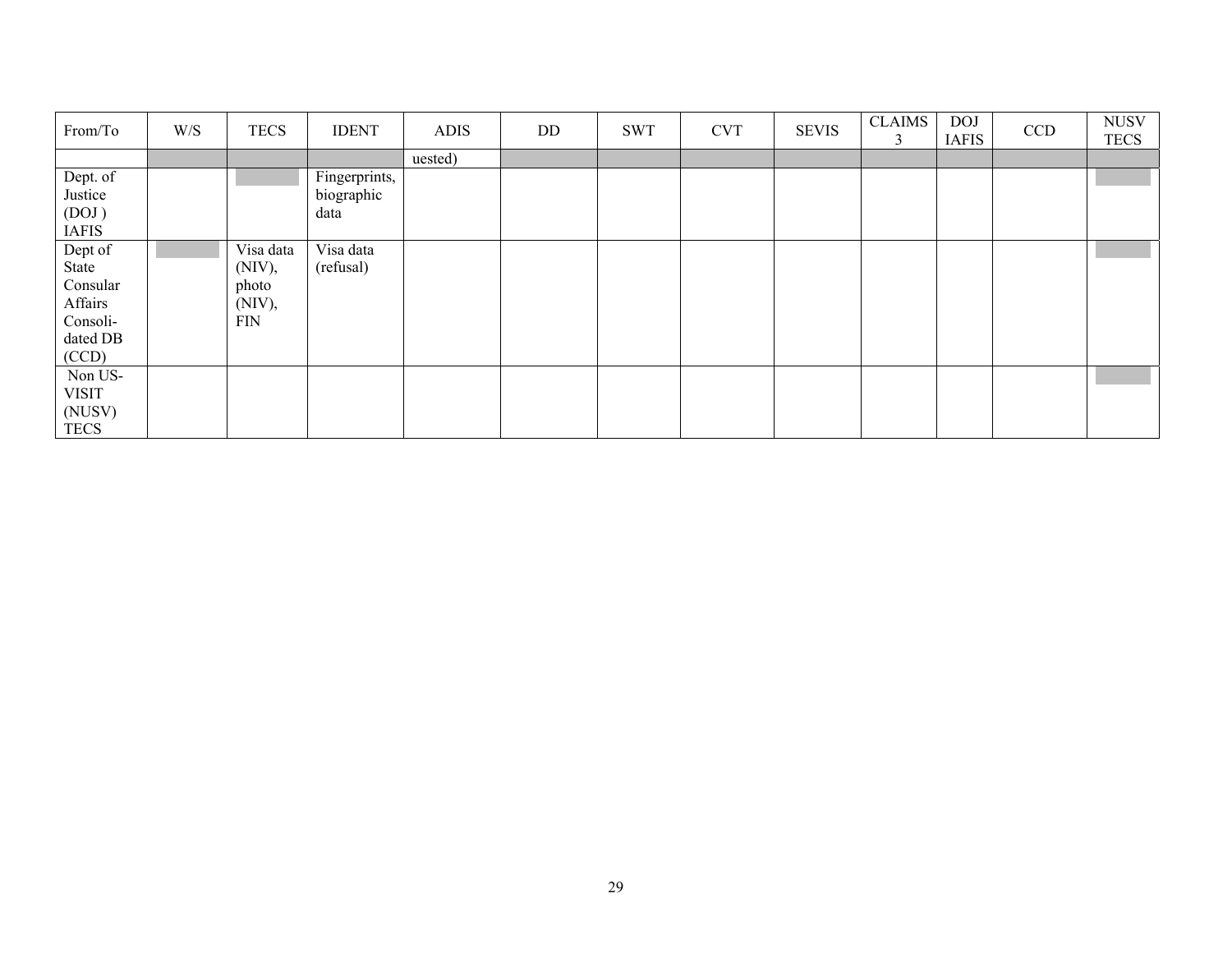# **Appendix D: Safeguards Detailed**

 $\overline{\phantom{a}}$ 

NIST Special Publication 800-30, Risk Management Guide for Information Technology Systems (January 2002) identifies classes of safeguards for information system security. Technical safeguards are applied (1) within component systems, (2) to communications between component systems, and (3) at interfaces between component systems and external (i.e., non-US-VISIT) systems. Physical safeguards are generally provided by the facilities in which components systems are housed. Administrative and procedural safeguards are provided by rules of behavior, as discussed in Section 4.2.1 above.

The table below provides greater detail on the various physical and electronic measures employed to counter the various threats to US-VISIT Increment 2. Compliance of ADIS, the Passenger Processing Component of TECS, IDENT and the POE workstations with ID-4300A, the BLSR, and the DHS Physical Security Handbook is assumed. As reflected in the table, many different threats can be mitigated by the same safeguards.

| <b>Nature of Threat</b>                                                                                          | Architectural<br><b>Placement</b>                      | Safeguard                                                           | Mechanism                                                                                                                                                                                                                                                                                                  |
|------------------------------------------------------------------------------------------------------------------|--------------------------------------------------------|---------------------------------------------------------------------|------------------------------------------------------------------------------------------------------------------------------------------------------------------------------------------------------------------------------------------------------------------------------------------------------------|
| Intentional physical<br>threats from<br>unauthorized<br>external entities                                        | <b>ADIS</b>                                            | Physical protection                                                 | The ADIS database and application is<br>maintained at a Department of Justice Data<br>Center. Physical controls of that facility<br>(e.g., guards, locks) apply and prevent entry<br>by unauthorized entities.                                                                                             |
| Intentional physical<br>threats from<br>unauthorized<br>external entities                                        | Passenger<br>Processing<br>Component of<br><b>TECS</b> | Physical protection                                                 | The Passenger Processing Component of<br>TECS is maintained on a mainframe by<br>CBP. Physical controls of the TECS facility<br>(e.g., guards, locks) apply and prevent entrée<br>by unauthorized entities.                                                                                                |
| Intentional physical<br>threats from<br>external entities                                                        | <b>IDENT</b>                                           | Physical protection                                                 | <b>IDENT</b> is maintained on an IBM cluster at a<br>Department of Justice Data Center. Physical<br>controls of the facility (e.g., guards, locks)<br>apply and prevent entrée by unauthorized<br>entities.                                                                                                |
| Intentional physical<br>threats from<br>external entities                                                        | POE<br>Workstation                                     | Physical protection                                                 | Physical controls may be specific to each<br>POE. Assumed to be in compliance with<br>BLSR and ID-4300A.                                                                                                                                                                                                   |
| Intentional and<br>unintentional<br>electronic threats<br>from authorized<br>(internal and<br>external) entities | US-VISIT-wide                                          | Technical protection:<br>Identification and<br>authentication (I&A) | User identifier and password, managed by<br>the Password Issuance Control System<br>(PICS).<br>Issue to be addressed during system<br>integration: Define procedures for<br>correlation among different user identifiers<br>(issued by PICS and the legacy mechanisms<br>in ADIS, the Passenger Processing |

**Table D-1: Privacy Threats and Mitigation Methods Detailed** 

 $20$  Access to information on the system depends on, and accountability for user actions is ensured by, I&A of users. As indicated in the table, US-VISIT component provide user ID / password mechanisms. The US-VISIT, Increment 1 Functional Requirements Document (FRD) states that "The Password Issuance Control System shall be used for user identification and password management." System integration must address the issue of whether these password mechanisms will be integrated to provide a single sign-on capability or whether separate logon processes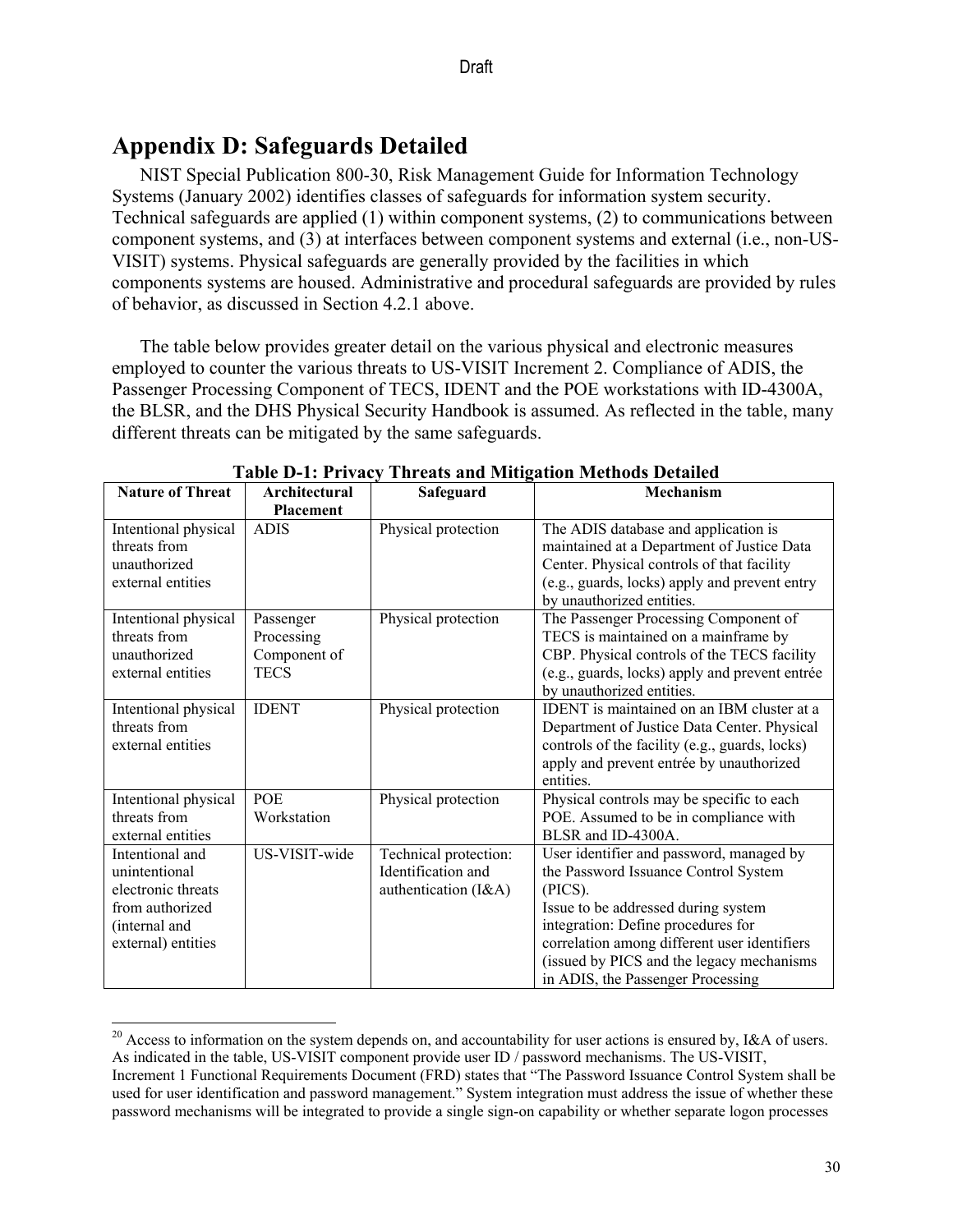| <b>Nature of Threat</b>                                                                                          | Architectural<br>Placement                             | Safeguard                                                    | Mechanism                                                                                                                                    |  |  |  |
|------------------------------------------------------------------------------------------------------------------|--------------------------------------------------------|--------------------------------------------------------------|----------------------------------------------------------------------------------------------------------------------------------------------|--|--|--|
|                                                                                                                  |                                                        |                                                              | Component of TECS, IDENT, and the POE<br>workstations) to facilitate tracking and<br>investigation of activities by individual<br>users.     |  |  |  |
| Intentional and<br>unintentional<br>electronic threats<br>from authorized<br>(internal and<br>external) entities | <b>ADIS</b>                                            | Technical protection:<br>I&A                                 | User identifier and password                                                                                                                 |  |  |  |
| Intentional and<br>unintentional<br>electronic threats<br>from authorized<br>(internal and<br>external) entities | <b>IDENT</b>                                           | Technical protection:<br>I&A                                 | User identifier and password                                                                                                                 |  |  |  |
| Intentional and<br>unintentional<br>electronic threats<br>from authorized<br>(internal and<br>external) entities | Passenger<br>Processing<br>Component of<br><b>TECS</b> | Technical protection:<br>I&A                                 | User identifier and password                                                                                                                 |  |  |  |
| Intentional and<br>unintentional<br>physical and<br>electronic threat<br>from unauthorized<br>external entities  | POE<br>Workstation                                     | Technical protection:<br>I&A                                 | User identifier and password. US-VISIT,<br>Increment 2 client software runs on<br>Windows 2000 workstations connected to<br>the DHS network. |  |  |  |
| Intentional and<br>unintentional<br>electronic threats<br>from                                                   | <b>ADIS</b>                                            | Technical protection:<br>Authorization and<br>access control | Enforced by database management system,<br>via ADIS application interface.                                                                   |  |  |  |
| Intentional and<br>unintentional<br>electronic threat<br>from authorized<br>(internal and<br>external) entities  | <b>IDENT</b>                                           | Technical protection:<br>Authorization and<br>access control | Enforced by database management system,<br>via IDENT application interface.                                                                  |  |  |  |
| Intentional and<br>unintentional<br>electronic threat<br>from authorized<br>(internal and<br>external) entities  | Passenger<br>Processing<br>Component of<br><b>TECS</b> | Technical protection:<br>Authorization and<br>access control | Enforced by database management system,<br>via IBIS application interface.                                                                   |  |  |  |
| Intentional and<br>unintentional                                                                                 | POE<br>Workstation                                     | Technical protection:<br>Authorization and                   | Access to US-VISIT client applications is<br>authorized, given that access to the                                                            |  |  |  |

 $\overline{\phantom{a}}$ will be used (e.g., logon to POE Workstation and/or the DHS network, logon to IBIS client, logon to IDENT client). If separate logons are involved, technical or procedural controls will be needed to ensure that actions taken by a single user can be correlated and traced to that user. Alternatives will be defined and evaluated as part of the system integration process. It is anticipated that the issue will be resolved so as to ensure compliance with the Baseline Security Requirements (BLSR). A solution that provides adequate security will address the privacy concern.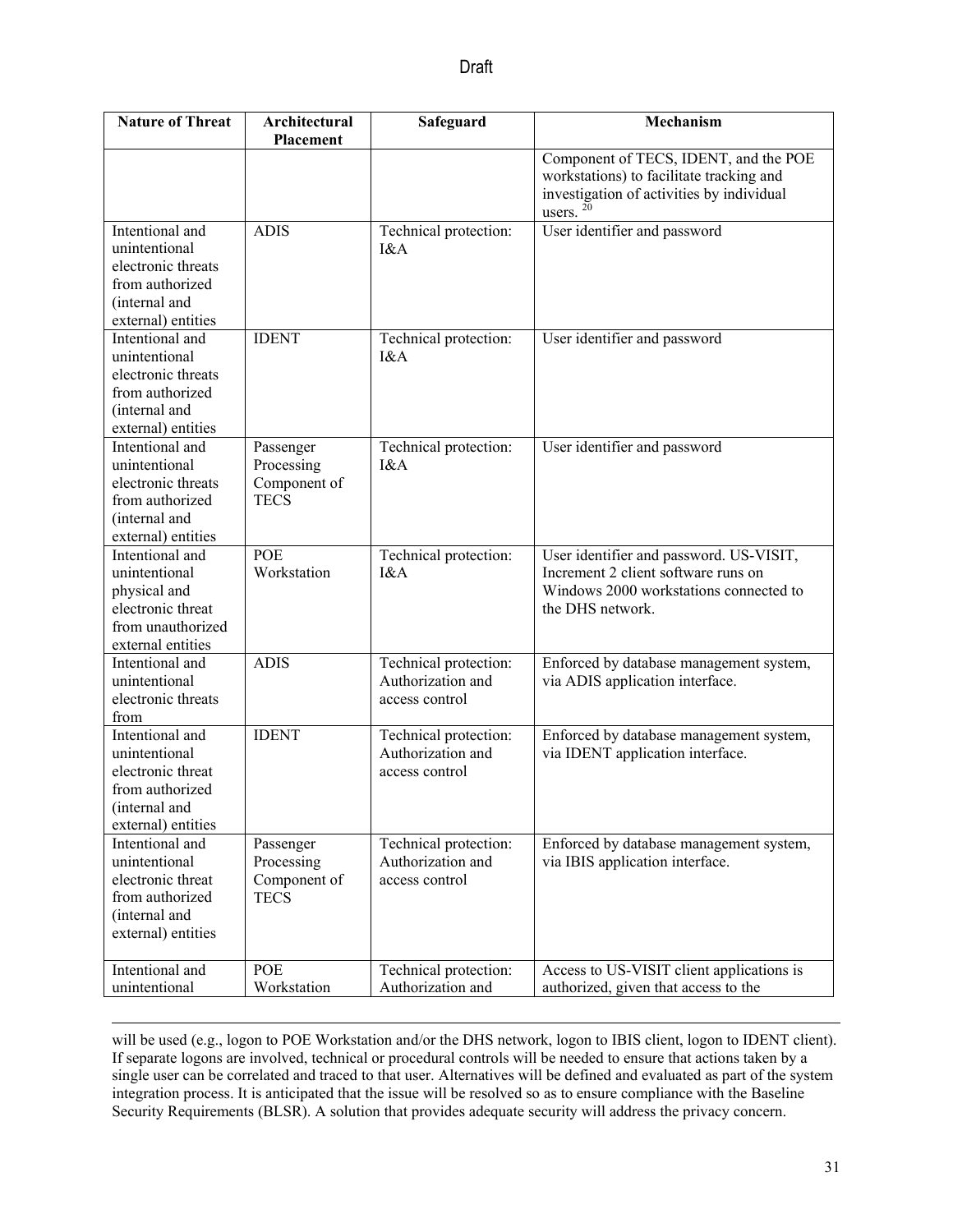| <b>Nature of Threat</b> | Architectural    | Safeguard             | <b>Mechanism</b>                             |  |  |
|-------------------------|------------------|-----------------------|----------------------------------------------|--|--|
|                         | <b>Placement</b> |                       |                                              |  |  |
| physical and            |                  | access control        | workstation is granted. Access controls to   |  |  |
| electronic threat       |                  |                       | US-VISIT data on ADIS, TECS, and IDENT       |  |  |
| from unauthorized       |                  |                       | are enforced by the other component          |  |  |
| external entities       |                  |                       | systems.                                     |  |  |
| Intentional             | ADIS, IDENT,     | Technical protection: | Assumed to be in compliance with BLSR        |  |  |
| electronic and          | Passenger        | Object reuse          | and ID-4300 $A$                              |  |  |
| physical threat         | Processing       | (identified under     |                                              |  |  |
| from internal           | Component of     | system protections)   |                                              |  |  |
| entities                | <b>TECS</b>      |                       |                                              |  |  |
| Intentional             | <b>POE</b>       | Technical protection: | Issue to be addressed during system          |  |  |
| electronic and          | Workstation      | Residual information  | integration: How to ensure residual          |  |  |
| physical threat         |                  | protection            | information protection on the POE            |  |  |
| from external           |                  |                       | Workstation for transient objects containing |  |  |
| entities                |                  |                       | biometric or biographic information. See     |  |  |
|                         |                  |                       | Encryption, below. <sup>2</sup>              |  |  |
| Intentional physical    | POE              | Technical protection: | Issue to be addressed during system          |  |  |
| and electronic          | Workstation,     | Encryption            | integration: How will encryption be used to  |  |  |
| threats from            | Departure        |                       | protect transiently stored biometric and     |  |  |
| external entities       | Device           |                       | biographic information? Will encryption      |  |  |
|                         |                  |                       | address the residual information concern?    |  |  |
| Intentional             | <b>US-VISIT</b>  | Technical protection: | Internal communications occur over the       |  |  |
| electronic threat       | internal         | Protected             | secured DHS WAN. The ICD states that         |  |  |
| from authorized         | communication    | communications and    | exchange of data between all systems will be |  |  |
| and unauthorized        | (between POE     | transaction privacy   | accomplished by a message queuing service,   |  |  |
| entities                | workstation,     |                       | using IBM Websphere MQSeries.                |  |  |
|                         | Passenger        |                       | Websphere SSL and/or PKI capabilities are    |  |  |
|                         | Processing       |                       | not currently used, but provide potential    |  |  |
|                         |                  |                       |                                              |  |  |

<sup>21</sup> Some Port of Entry (POE) workstations and future point of departure devices will store various personal information, if only transiently.

 The Consolidated Functional Requirements Document, Section 5.3, specifies that the departure devices will store subject biographic and biometric data when communication between departure devices and the IDENT database is unavailable. Depending on volume and length of communication outage, this could leave potentially large amounts of personal information residing on these devices. Particularly because the departure devices are intended to be selfservice, this poses a significant privacy risk. It is believed that data will be encrypted on the departure devices to mitigate this risk.

two audit requirements on the IDENT Client: Accountability for user actions is ensured by audit mechanisms. ADIS, the Passenger Processing Component of TECS, and IDENT provide auditing. The US-VISIT, Increment 1 Functional Requirements Document (FRD) states

RTM 8.3-10 "The IDENT Client System shall capture the user ID of the user collecting store-and-forward biographic and biometric information."

RTM 8.3-20 "The IDENT Client System shall capture the user ID of the user submitting store-and-forward transactions to the EID."

 the authorized user logs out of the workstation. As a result of this approach, the risk arises that the captured user ID Captured information is cached and retained in the workstation even after the encounter ends. It is not deleted until could be modified while stored on the workstation, thus impairing DHS's ability to ensure compliance with rules of behavior and impose penalties for noncompliance.

 It is anticipated that these issues will be resolved so as to ensure compliance with the DHS/ICE BLSR for Automated Information Systems. A solution that provides adequate security for the POE workstations and departure devices will address the privacy concerns.